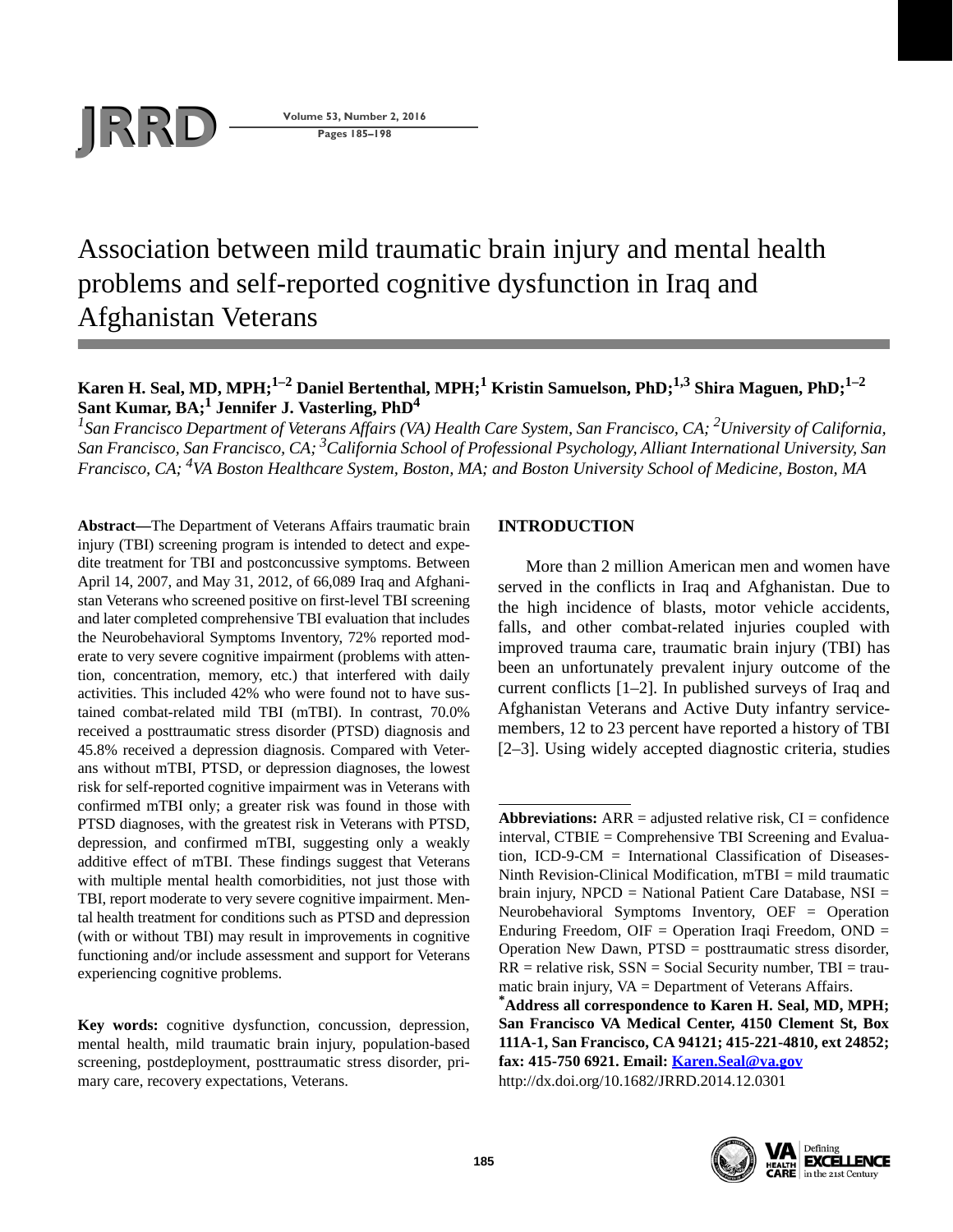of civilians and Veterans have shown that of all TBI cases, 85 percent represent mild TBI (mTBI) [4].

Studies of civilian populations have revealed that TBI may result in acute postconcussive symptoms, including physical complaints such as headaches; emotional problems such as irritability; and cognitive concerns such as impaired attention, concentration, and memory [5]. In the majority of civilian cases, particularly in mTBI, these postconcussive symptoms resolve completely in days to months [6–7]. A minority of patients (approximately 10%–20%) continues to report nonspecific physical, emotional, and cognitive postconcussive symptoms months to years after the original injury [6–9]. Postconcussive symptoms have been associated with poor social and occupational functioning, including underemployment, low income, and marital and family problems [10].

Military service-related mTBI often occurs in the context of other combat-related trauma, and as such, mTBI is frequently associated with comorbid mental health disorders, especially posttraumatic stress disorder (PTSD) and depression [11–13]. In particular, postconcussive cognitive symptoms attributed to mTBI, such as trouble with memory and attention, have long been understood to overlap with symptoms of PTSD and depression [14–16]. Hoge et al. found that, of Operation Iraqi Freedom (OIF) servicemembers who reported mTBI with loss of consciousness for <30 min, 44 percent met criteria for PTSD and 23 percent met criteria for depression [2]. Moreover, Hoge et al. found that PTSD and depression explained part of the relationship (or statistical variance) between mTBI and memory and concentration problems [2], a finding that was replicated in a subsequent epidemiologic study [12].

In April 2007, the Department of Veterans Affairs (VA) introduced a stepped population-based screening program for mTBI to promote early detection and intervention in response to mounting public concern about TBI [17] As such, on presenting to a VA facility, OIF/ Operation Enduring Freedom (OEF)/Operation New Dawn (OND) Veterans (who have not already been told that they have a moderate to severe TBI) undergo firstlevel screening for mTBI, which is typically performed in primary care [18]. If the first-level TBI screen is positive for current symptoms, Veterans are referred for a comprehensive TBI evaluation by a trained VA TBI specialist, typically in a subspecialty clinic, to determine whether the current symptoms are due primarily to mTBI (or due to another clinical entity, such as PTSD) and to develop a treatment plan depending on diagnosis and presenting symptoms.

This comprehensive clinical evaluation of TBI is currently considered the "gold standard" for symptomatic mTBI diagnosis in the VA healthcare system. The 22 item Neurobehavioral Symptoms Inventory (NSI) is performed as part of the comprehensive TBI evaluation and assesses for physical, emotional, and cognitive postconcussive symptoms [19]. Specifically, the NSI includes four items that measure different dimensions of Veterans' cognitive performance by self-report as well as the selfreported functional effect of the cognitive symptoms on daily activities.

This study focuses on one domain of postconcussive symptoms as measured by the four cognitive functioning items on the NSI and examines the relative association of self-reported moderate to very severe cognitive functioning with mTBI, PTSD, and depression. While mTBI has been shown to have unique effects on health and functioning [20–23], we focus on the overlap of mTBI with PTSD and depression because these most commonly present together, and cognitive complaints are important overlapping features of all three conditions [11–16]. We hypothesize that self-reported cognitive symptoms that adversely affect daily functioning at the level of moderate to very severe are more strongly associated with individual mental health disorders and with mental health disorders in conjunction with mTBI than with mTBI alone. Further, we investigate the interactive relationships among these disorders with respect to self-reported cognitive functioning and suggest a practical modification of the current VA TBI screening program that may expedite targeted counseling and care for returning combat Veterans.

## **METHODS**

## **Study Population**

This retrospective cohort of OIF/OEF Veterans was identified using the VA Comprehensive TBI Screening and Evaluation (CTBIE) database. First-level TBI screening is repeated each time a combat Veteran completes a deployment and returns to a VA healthcare facility; for Veterans with multiple deployments, we used the last and most current CTBIE data. In order to screen positive on the VA first-level TBI screen, Veterans must have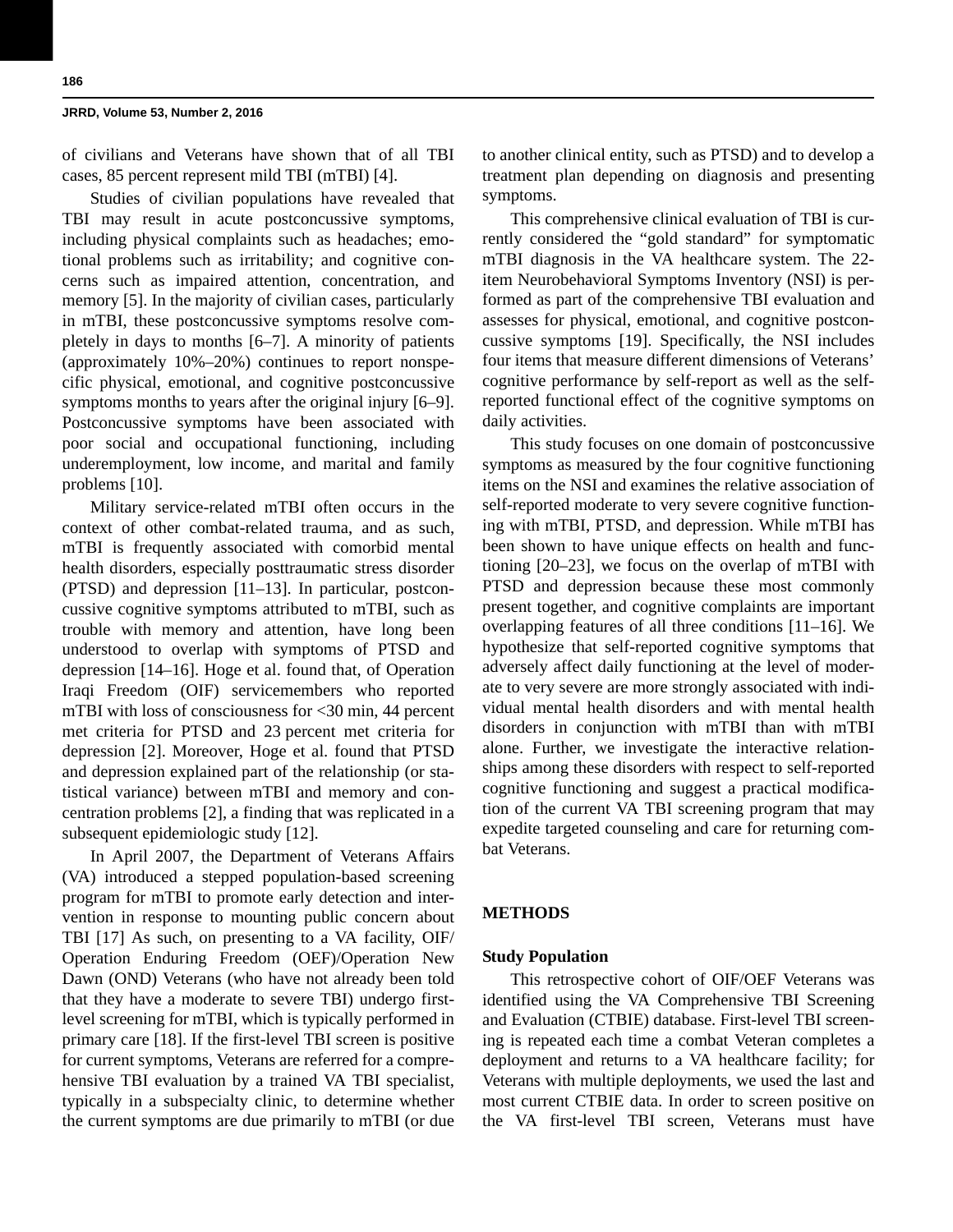endorsed all four items: (1) a TBI injury mechanism, (2) problems that started immediately after the injury, (3) problems that began or got worse after the injury, and (4) the presence of one or more postconcussive symptoms (i.e., memory problems, balance problems or dizziness, sensitivity to bright light, irritability, headaches, and sleep problems) in the 7 d prior to TBI screening [17]. As soon as one of the items is not endorsed, the TBI screen terminates and is considered negative, resulting in many Veterans never being asked about current postconcussive symptoms (since this is the last item) or not being referred for comprehensive TBI evaluation.

**Figure 1** shows that of 539,007 OIF/OEF Veterans who underwent first-level TBI screening between April 14, 2007, and May 31, 2012, 111,503 (20.7%) screened

positive on the first-level TBI screen and were referred for comprehensive TBI evaluation. Veterans were excluded from the analytic cohort if they screened negative on first-level evaluation ( $n = 427,504$ ), if they screened positive for mTBI but failed to attend the comprehensive TBI evaluation at a VA facility, if the results of their comprehensive evaluation were not entered in the CTBIE database  $(n = 40, 715)$ , or if their results were considered indeterminate with respect to TBI diagnosis  $(n =$ 4,506). In addition, we excluded 193 Veterans who lacked complete data. This resulted in an analytic cohort of 66,089 OIF/OEF Veterans who had complete data from the comprehensive TBI evaluation with a binary clinical determination as to whether their symptoms were consistent with a diagnosis of mTBI or not (**Figure 1**).



#### **Figure 1.**

Flowchart showing derivation of analytic cohort after applying study inclusion and exclusion criteria. CTBIE = Comprehensive TBI Screening and Evaluation, TBI = traumatic brain injury.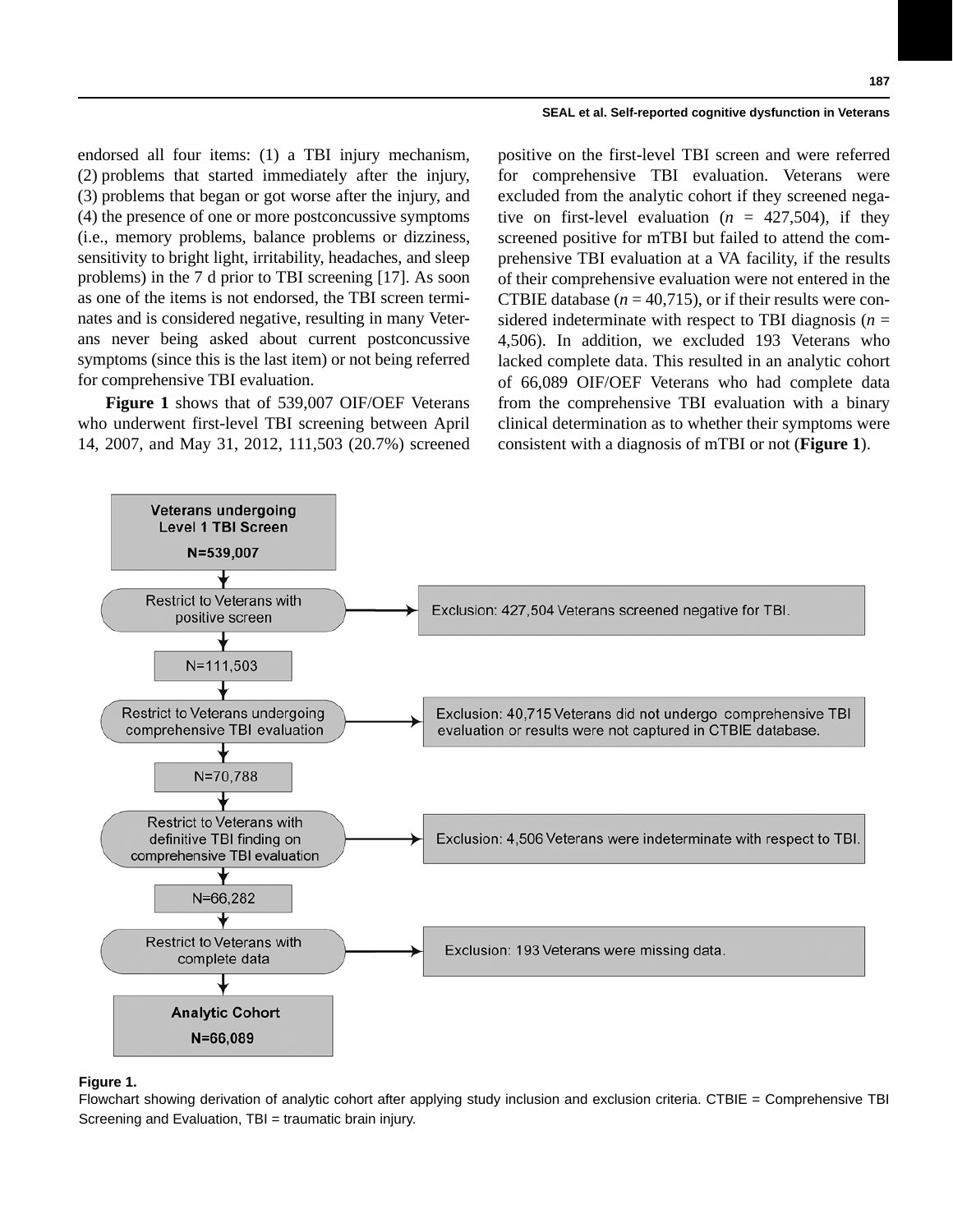# **Data Source**

The main data source was the VA CTBIE database, an accruing national database of OIF/OEF Veterans who have enrolled in VA healthcare and have undergone at least one VA first-level TBI screen since April 14, 2007, when the VA TBI screen was first introduced. The CTBIE database contains the following data elements: identification of OIF/OEF Veterans undergoing first-level VA TBI screening using scrambled Social Security numbers (SSNs); individual-level results of the first-level VA TBI screen (positive or negative); identification of Veterans who completed the comprehensive TBI evaluation (among those who screened positive on the first-level TBI screen); and detailed results of the comprehensive TBI evaluation performed by a trained VA TBI specialist (e.g., neurologist or equivalent), including (1) information about TBI event(s),  $(2)$  postconcussive symptoms from the 22-item NSI, and (3) final determination of mTBI diagnosis. We used Veterans' scrambled SSNs to link CTBIE data to other VA national databases: (1) the VA OIF/OEF/OND Roster, containing basic individuallevel sociodemographic and military service information about Veterans of OEF (primarily Afghanistan), OIF (primarily Iraq), and OND (the new designation for OIF after September 1, 2010); (2) the VA National Patient Care Database (NPCD), containing VA healthcare utilization data (i.e., date of VA clinic visit and associated diagnosis(es) designated using International Classification of Diseases-Ninth Revision-Clinical Modification (ICD-9- CM) codes); (3) the VA Decision Support System, used to extract individual-level pharmacy data; and (4) the VA Planning System Support Group, for distances from patient residence to VA facilities.

## **Study Variables**

# *Dependent Variables*

The 22-item NSI has been used in Veterans [24]. The main binary dependent variable was self-reported "cognitive impairment" rated as either "none or minimal" versus "moderate to very severe" on the NSI during comprehensive TBI evaluation. Self-reported moderate to very severe cognitive impairment was defined as endorsing two of the four cognitive items on the NSI (i.e., poor concentration and cannot pay attention; forgetfulness and cannot remember things; difficulty making decisions; and slowed thinking, difficulty getting organized, and cannot finish things) at the level of 2 to 4 (on a Likert scale from 0–4), in which any response  $\geq 2$  indicated a cognitive deficit that progressively impaired daily function (from moderate to very severe effect on daily activities). We a priori developed this algorithm for selfreported cognitive impairment based on expert consensus of five experienced VA staff neuropsychologists who work with Veterans with TBI and comorbid mental health problems. The threshold of  $\geq 2$  was selected because at this level, self-reported cognitive impairment was described as impairing functioning.

## *Independent Variables*

The main independent variables were individual and combinations of mental disorder diagnoses, i.e., confirmed TBI (from comprehensive TBI evaluation), PTSD (ICD-9-CM code 309.81), and depressive disorders (ICD-9-CM codes 296.20–296.25, 296.30–296.35, 300.4, and 311 [NPCD])*,* which were ascertained on at least two separate occasions in the period from 1 yr before to 1 yr after the index TBI diagnosis. Potential confounding covariates included (1) sociodemographic characteristics, which included a crude designation of race and ethnicity, and residence, defined as rural versus urban based on distance to the nearest VA facility; (2) military service characteristics, which included a combined variable of rank and education since the two were highly correlated, and number of deployments (single vs multiple); and (3) other health problems, such as alcohol abuse and dependence (ICD-9-CM codes 305.00–305.03 and 303), drug abuse and dependence (ICD-9-CM codes 305.20–305.93 and 304), and prescription medications that might negatively affect cognitive function, i.e., opioid and benzodiazepine and/or sedativehypnotic medications. As a secondary subanalysis to roughly gauge the validity of self-report, we examined the association of self-reported cognitive dysfunction with proxies for mTBI-related severity (as reported during the comprehensive TBI evaluation), i.e., number of blasts and other injuries resulting in TBI and severity of the injury (number of episodes of loss of consciousness or posttraumatic amnesia). In fact, we found a positive correlation between self-reported cognitive dysfunction and the level of TBI severity reported on the NSI (**Table 1**).

### **Statistical Analyses**

For the main study population of 66,089 Veterans, we first determined the proportion that endorsed cognitive dysfunction at a level of moderate to very severe corresponding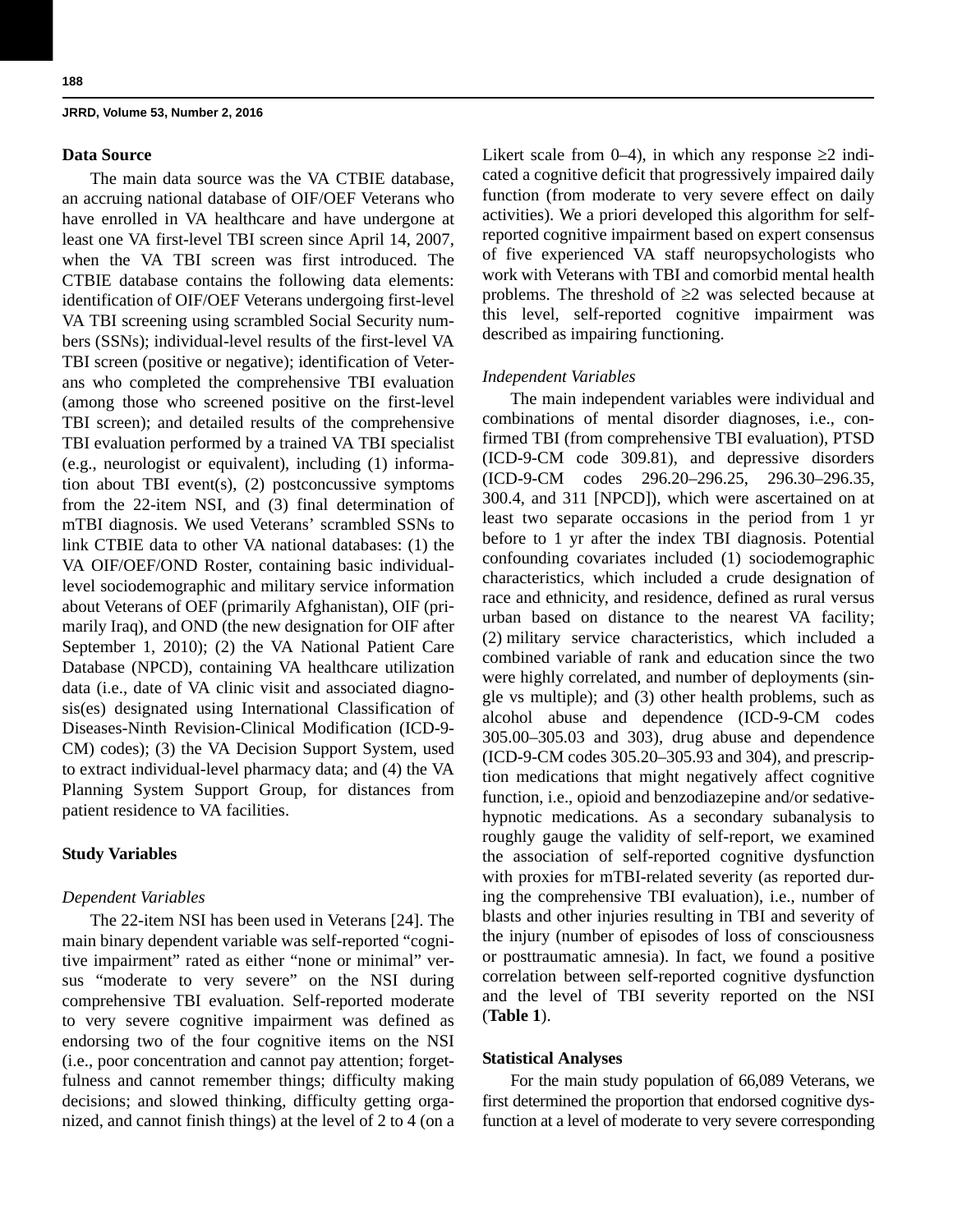Unadjusted association of self-reported cognitive impairment with mental disorder diagnoses and injury characteristics in 66,089 Iraq and Afghanistan Veterans who screen positive for traumatic brain injury (TBI) and comprehensive TBI evaluation (April 14, 2007–May 31, 2012).

| <b>Mental Disorder</b>                                                                                            |                     | <b>Minimal or No</b>  | <b>Moderate to Severe</b>                        |                     |            |  |  |  |  |
|-------------------------------------------------------------------------------------------------------------------|---------------------|-----------------------|--------------------------------------------------|---------------------|------------|--|--|--|--|
| <b>Diagnoses and Injury</b>                                                                                       | <b>All Veterans</b> |                       | <b>Cognitive Impairment Cognitive Impairment</b> | RR (95% CI)         | $p$ -Value |  |  |  |  |
| Characteristic                                                                                                    | $(N = 66,089), n$   | $(n = 18,475), n$ (%) | $(n = 47,614), n$ (%)                            |                     |            |  |  |  |  |
| Diagnoses (non-mutually exclusive)                                                                                |                     |                       |                                                  |                     |            |  |  |  |  |
| Confirmed TBI                                                                                                     |                     |                       |                                                  |                     |            |  |  |  |  |
| No                                                                                                                | 27,533              | 9,880 (35.9)          | 17,653(64.1)                                     | $1.00$ (ref)        |            |  |  |  |  |
| Yes                                                                                                               | 38,556              | 8,595 (22.3)          | 29,961 (77.7)                                    | $1.21(1.20-1.22)$   | < 0.001    |  |  |  |  |
| <b>PTSD</b>                                                                                                       |                     |                       |                                                  |                     |            |  |  |  |  |
| No                                                                                                                | 19,851              | 8,722 (43.9)          | 11,129(56.1)                                     | $1.00$ (ref)        |            |  |  |  |  |
| Yes                                                                                                               | 46,238              | 9,753(21.1)           | 36,485 (78.9)                                    | $1.41(1.39-1.43)$   | < 0.001    |  |  |  |  |
| Depression                                                                                                        |                     |                       |                                                  |                     |            |  |  |  |  |
| N <sub>o</sub>                                                                                                    | 35,798              | 12,801 (35.8)         | 22,997 (64.2)                                    | $1.00$ (ref)        |            |  |  |  |  |
| Yes                                                                                                               | 30,291              | 5,674(18.7)           | 24,617 (81.3)                                    | $1.27(1.25-1.28)$   | < 0.001    |  |  |  |  |
| Diagnoses (mutually exclusive)                                                                                    |                     |                       |                                                  |                     |            |  |  |  |  |
| No Diagnosis                                                                                                      | 7,406               | 4,161(56.2)           | 3,245(43.8)                                      | $1.00$ (ref)        |            |  |  |  |  |
| Confirmed TBI                                                                                                     | 7,829               | 3,193(40.8)           | 4,636(59.2)                                      | $1.35(1.31-1.39)$   | < 0.001    |  |  |  |  |
| <b>PTSD</b>                                                                                                       | 7,779               | 2,679 (34.4)          | 5,100(65.6)                                      | $1.50(1.45-1.54)$   | < 0.001    |  |  |  |  |
| Depression                                                                                                        | 2,421               | 807 (33.3)            | 1,614(66.7)                                      | $1.52(1.46-1.58)$   | < 0.001    |  |  |  |  |
| Confirmed TBI and                                                                                                 | 2,195               | 561 (25.6)            | 1,634(74.4)                                      | $1.70(1.64 - 1.76)$ | < 0.001    |  |  |  |  |
| Depression                                                                                                        |                     |                       |                                                  |                     |            |  |  |  |  |
| PTSD and Depression                                                                                               | 9,927               | 2,233(22.5)           | 7,694 (77.5)                                     | $1.77(1.72 - 1.82)$ | < 0.001    |  |  |  |  |
| Confirmed TBI and PTSD                                                                                            | 12,784              | 2,768 (21.7)          | 10,016 (78.3)                                    | $1.79(1.74 - 1.84)$ | < 0.001    |  |  |  |  |
| Confirmed TBI, PTSD,                                                                                              | 15,748              | 2,073(13.2)           | 13,675 (86.8)                                    | $1.98(1.93 - 2.04)$ | < 0.001    |  |  |  |  |
| and Depression                                                                                                    |                     |                       |                                                  |                     |            |  |  |  |  |
| <b>TBI-Related Injuries and Sequelae</b>                                                                          |                     |                       |                                                  |                     |            |  |  |  |  |
| <b>Blast</b>                                                                                                      |                     |                       |                                                  |                     |            |  |  |  |  |
| $\boldsymbol{0}$                                                                                                  | 23,220              | 7,511 (32.3)          | 15,709 (67.7)                                    | $1.00$ (ref)        |            |  |  |  |  |
| $\mathbf{1}$                                                                                                      | 24,378              | 6,468(26.5)           | 17,910 (73.5)                                    | $1.09(1.07-1.10)$   | < 0.001    |  |  |  |  |
| $\geq$ 2                                                                                                          | 18,491              | 4,496 (24.3)          | 13,995 (75.7)                                    | $1.12(1.11-1.13)$   | < 0.001    |  |  |  |  |
| <b>Other Injuries Contributing to TBI</b>                                                                         |                     |                       |                                                  |                     |            |  |  |  |  |
| $\boldsymbol{0}$                                                                                                  | 8,664               | 2,940 (33.9)          | 5,724(66.1)                                      | $1.00$ (ref)        |            |  |  |  |  |
| 1                                                                                                                 | 18,054              | 5,811 (32.2)          | 12,243 (67.8)                                    | $1.03(1.01-1.05)$   | 0.005      |  |  |  |  |
| $\geq$ 2                                                                                                          | 39,371              | 9,724 (24.7)          | 29,647 (75.3)                                    | $1.14(1.12 - 1.16)$ | < 0.001    |  |  |  |  |
| <b>Loss of Consciousness</b>                                                                                      |                     |                       |                                                  |                     |            |  |  |  |  |
| $\boldsymbol{0}$                                                                                                  | 44,785              | 13,893 (31.0)         | 30,892 (69.0)                                    | $1.00$ (ref)        |            |  |  |  |  |
| $\mathbf{1}$                                                                                                      | 16,685              | 3,854(23.1)           | 12,831 (76.9)                                    | $1.11(1.10-1.13)$   | < 0.001    |  |  |  |  |
| $\geq$ 2                                                                                                          | 4,619               | 728 (15.8)            | 3,891 (84.2)                                     | $1.22(1.20-1.24)$   | < 0.001    |  |  |  |  |
| <b>Posttraumatic Amnesia</b>                                                                                      |                     |                       |                                                  |                     |            |  |  |  |  |
| $\boldsymbol{0}$                                                                                                  | 48,443              | 15,362 (31.7)         | 33,081 (68.3)                                    | $1.00$ (ref)        |            |  |  |  |  |
| $\mathbf 1$                                                                                                       | 13,237              | 2,610(19.7)           | 10,627(80.3)                                     | $1.18(1.16-1.19)$   | < 0.001    |  |  |  |  |
| $\geq$ 2                                                                                                          | 4,409               | 503(11.4)             | 3,906 (88.6)                                     | $1.30(1.28 - 1.31)$ | < 0.001    |  |  |  |  |
| $\overline{CI}$ = confidence interval, PTSD = posttraumatic stress disorder, ref = reference, RR = relative risk. |                     |                       |                                                  |                     |            |  |  |  |  |

to increasing negative effect on daily functioning for at least two of the four cognitive items on the NSI. Relative risks (RRs) with 95 percent confidence intervals (CIs) for selfreported moderate to very severe cognitive impairment in subgroups of Veterans were estimated using generalized linear models with poisson distribution and robust error variance. We determined independent RRs for each mutually exclusive diagnostic category (confirmed TBI, PTSD, and depression) after adjusting for potential confounders. Specifically, adjusted models accounted for sociodemographic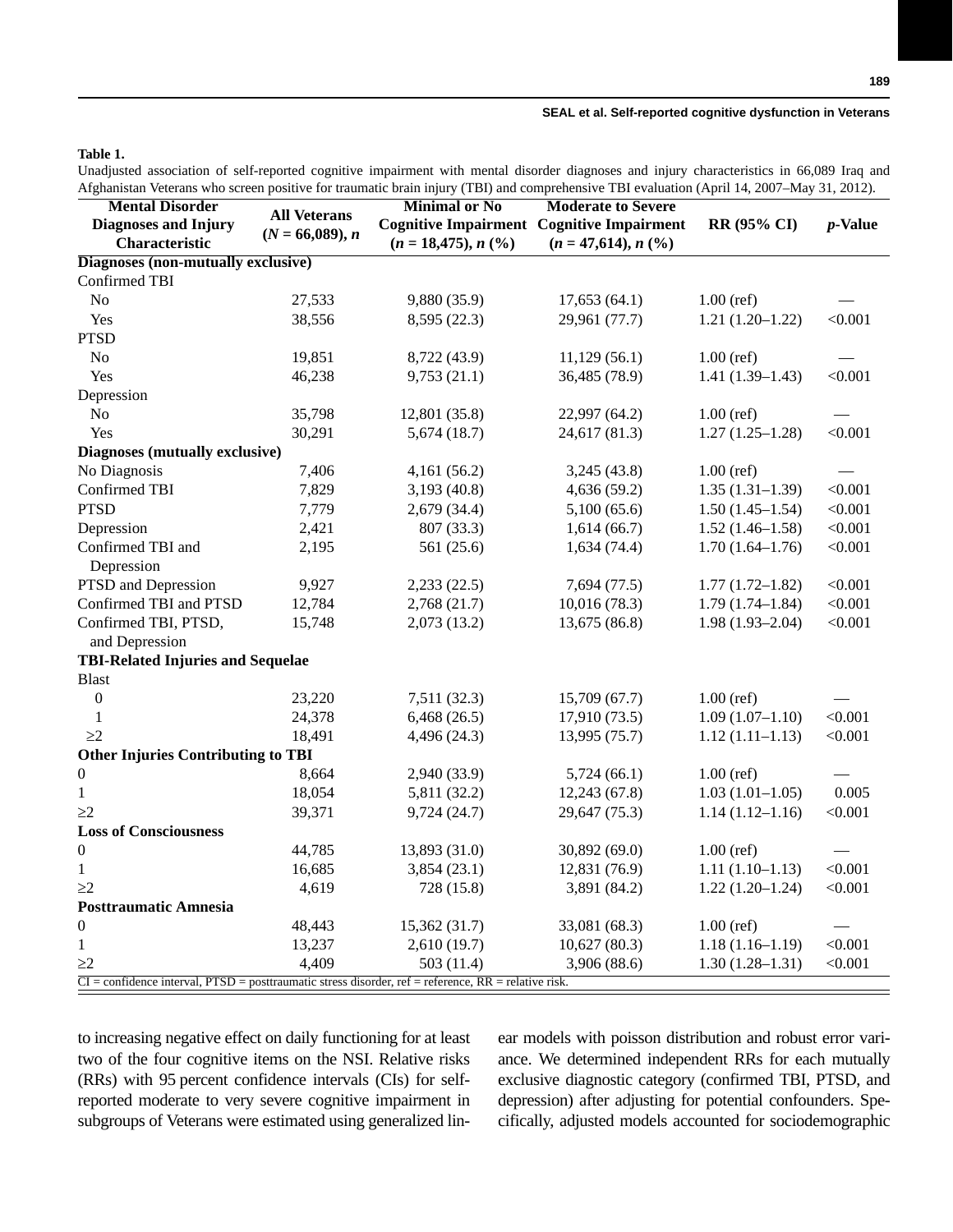and military service characteristics (step 1), drug and alcohol use disorder diagnoses (step 2), and psychoactive prescription medication use (step 3). The final adjusted model allowed for 2- and 3-way interactions of TBI, PTSD, and depression. As a sensitivity analysis, we adjusted for number of mental health clinic visits to account for possible ascertainment bias but the adjustment did not produce clinically important changes in the risk estimates. Analyses were conducted using SAS 9.3 (SAS Institute Inc; Cary, North Carolina) and STATA 12.1 (Statacorp; College Station, Texas).

## **RESULTS**

Despite having screened positive for mTBI, a large proportion of Veterans (36%) were not referred for or did not attend their second-level comprehensive TBI evaluation. **Tables 1** and **2** show the sociodemographic and military service characteristics, drug and alcohol problems, psychoactive medications, TBI and mental health diagnoses, and TBI-related injuries and sequelae in the 66,089 OIF/OEF Veterans who screened positive on first-level TBI evaluation and completed comprehensive TBI evaluation between April 14, 2007, and May 31, 2012. Of these Veterans, 5.8 percent were female; the median age was 28 yr (interquartile range  $= 25-36$  yr); 45.6 percent were ethnic minorities; 21.3 percent received an alcohol use disorder diagnosis; and 29.0 and 34.6 percent had received at least one prescription for an opioid medication and benzodiazepine, respectively, within 1 yr of the index positive TBI screen.

**Table 2** shows that being enlisted personnel (vs officer) with less education (high school only or only some college), having received alcohol and/or drug use disorder diagnoses, and having been prescribed opioids and/or benzodiazepines within 1 yr of a positive TBI screen were associated with significantly increased risk for reporting moderate to very severe cognitive impairment in unadjusted models. **Table 1** shows that there was also a corresponding increase in self-reported moderate to very severe cognitive impairment with an increasing number of blast injuries, other injury exposures that could result in TBI, and episodes of loss of consciousness and posttraumatic amnesia.

Of the 66,089 Veterans with positive TBI screen who completed the comprehensive TBI evaluation, 41.7 percent were found not to have sustained a combat-related TBI. Of note, within 1 yr of the index positive TBI screen, a full 70.0 percent received a PTSD diagnosis and 45.8 percent received a depression diagnosis. **Table 1** reveals that only 11.8 percent of Veterans who screened positive for TBI and subsequently underwent comprehensive TBI evaluation received a clinical diagnosis of TBI alone. In contrast, nearly 50 percent with a confirmed TBI diagnosis also received diagnoses of PTSD and/or depression, with the majority of Veterans receiving mTBI and PTSD diagnoses or all three diagnoses (mTBI, PTSD, and depression).

Of those 66,089 Veterans who completed the comprehensive TBI evaluation, regardless of whether or not they received a confirmed diagnosis of mTBI, 47,614 (72.0%) endorsed moderate to very severe cognitive impairment that had a negative effect on their daily activities. Moderate to very severe cognitive impairment was reported by 77.7 percent of Veterans with a confirmed mTBI diagnosis versus 64.1 percent who were found not to have a mTBI diagnosis ( $RR = 1.21$ ; 95% CI = 1.20– 1.22). **Figure 2** shows the proportion of all Veterans reporting cognitive impairment symptoms at the level of moderate to very severe on the NSI. Overall, the most frequently reported cognitive symptoms were "forgetfulness, cannot remember things" (77% reporting) and "poor concentration, cannot pay attention" (71% reporting) (**Figure 2**). **Figure 3** shows the prevalence and unadjusted RRs of reporting moderate to severe cognitive symptoms in association with non-mutually exclusive confirmed mTBI, PTSD, and depression diagnoses. Across mTBI, PTSD, and depression diagnoses, the proportions of Veterans reporting each of the cognitive impairment symptoms were relatively similar, although for each individual cognitive symptom, having a PTSD diagnosis (vs no PTSD diagnosis) was associated with a significantly greater RR for moderate to very severe selfreported cognitive impairment compared with mTBI and depression diagnoses.

**Table 3** shows a clear progression of increasing risk of perceived moderate to very severe cognitive impairment by mental disorder status, even after fully adjusting for potential confounding variables. Compared with Veterans without these diagnoses, the lowest but independent risk for moderate to severe cognitive impairment was in Veterans with confirmed mTBI only (no PTSD and no depression) (adjusted RR  $[ARR] = 1.35$ ); with greater risk in those with PTSD diagnoses (no mTBI and no depression) ( $ARR = 1.46$ ); still greater risk in Veterans with PTSD and depression diagnoses (no mTBI)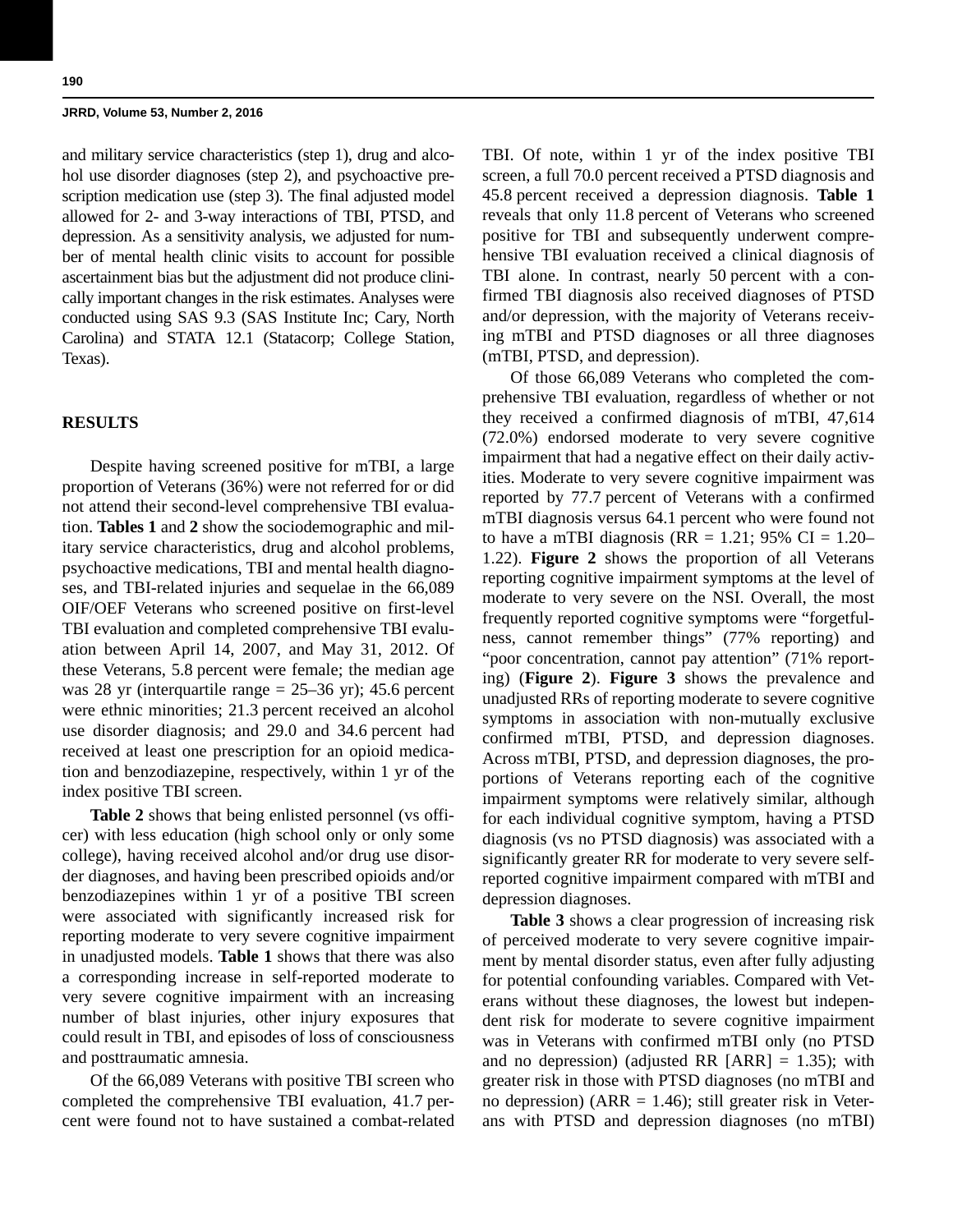# **Table 2.**

Association of self-reported cognitive impairment with selected characteristics in 66,089 Iraq and Afghanistan Veterans who screened positive for traumatic brain injury (TBI) and completed comprehensive TBI evaluation (April 14, 2007–May 31, 2012).

|                                                                    | <b>All Veterans</b> | <b>Minimal or No</b>                                 | <b>Moderate to Severe</b>                            |                     | <i>p</i> -Value |
|--------------------------------------------------------------------|---------------------|------------------------------------------------------|------------------------------------------------------|---------------------|-----------------|
| Characteristic                                                     | $(N = 66,089), n$   | <b>Cognitive Impairment</b><br>$(n = 18,475), n$ (%) | <b>Cognitive Impairment</b><br>$(n = 47,614), n$ (%) | RR (95% CI)         |                 |
| <b>Demographics</b>                                                |                     |                                                      |                                                      |                     |                 |
| Sex                                                                |                     |                                                      |                                                      |                     |                 |
| Female                                                             | 3,854               | 1,016(26.4)                                          | 2,838 (73.6)                                         | $1.00$ (ref)        |                 |
| Male                                                               | 62,235              | 17,459(28.1)                                         | 44,776 (71.9)                                        | $0.98(0.96 - 1.00)$ | 0.02            |
| Age $(yr)$                                                         |                     |                                                      |                                                      |                     |                 |
| $18 - 24$                                                          | 13,516              | 4,108 (30.4)                                         | 9,408(69.6)                                          | $1.00$ (ref)        |                 |
| $25 - 34$                                                          | 34,259              | 9,330 (27.2)                                         | 24,929 (72.8)                                        | $1.05(1.03-1.06)$   | < 0.001         |
| $35 - 44$                                                          | 12,091              | 3,230 (26.7)                                         | 8,861 (73.3)                                         | $1.05(1.04 - 1.07)$ | < 0.001         |
| $\geq 45$                                                          | 6,223               | 1,807(29.0)                                          | 4,416 (71.0)                                         | $1.02(1.00-1.04)$   | 0.05            |
| Race/Ethnicity                                                     |                     |                                                      |                                                      |                     |                 |
| Non-White                                                          | 30,134              | 8,361 (27.7)                                         | 21,773 (72.3)                                        | $1.00$ (ref)        |                 |
| White                                                              | 35,955              | 10,114(28.1)                                         | 25,841 (71.9)                                        | $0.99(0.99 - 1.00)$ | 0.28            |
| <b>Marital Status</b>                                              |                     |                                                      |                                                      |                     |                 |
| Married                                                            | 27,314              | 7,226(26.5)                                          | 20,088 (73.5)                                        | $1.00$ (ref)        |                 |
| Never Married                                                      | 35,907              | 10,501(29.2)                                         | 25,406 (70.8)                                        | $0.96(0.95 - 0.97)$ | < 0.001         |
| Divorced, Widowed, or Other                                        | 2,868               | 748 (26.1)                                           | 2,120 (73.9)                                         | $1.01(0.98-1.03)$   | 0.67            |
| Rural vs Urban <sup>*</sup>                                        |                     |                                                      |                                                      |                     |                 |
| Urban or Suburban                                                  | 51,780              | 14,566 (28.1)                                        | 37,214 (71.9)                                        | $1.00$ (ref)        |                 |
| <b>Rural or Isolated Rural</b>                                     | 14,309              | 3,909 (27.3)                                         | 10,400 (72.7)                                        | $1.01(1.00-1.02)$   | 0.05            |
| <b>Military Service</b>                                            |                     |                                                      |                                                      |                     |                 |
| Military Branch                                                    |                     |                                                      |                                                      |                     |                 |
| Army                                                               | 48,112              | 12,972 (27.0)                                        | 35,140 (73.0)                                        | $1.00$ (ref)        |                 |
| Air Force                                                          | 2,235               | 700 (31.3)                                           | 1,535(68.7)                                          | $0.94(0.91 - 0.97)$ | < 0.001         |
| Marine Corps                                                       | 11,999              | 3,597 (30.0)                                         | 8,402 (70.0)                                         | $0.96(0.95 - 0.97)$ | < 0.001         |
| Navy                                                               | 3,743               | 1,206(32.2)                                          | 2,537(67.8)                                          | $0.93(0.91 - 0.95)$ | < 0.001         |
| Component Type                                                     |                     |                                                      |                                                      |                     |                 |
| <b>Active Duty</b>                                                 | 40,197              | 11,048 (27.5)                                        | 29,149 (72.5)                                        | $1.00$ (ref)        |                 |
| <b>National Guard/Reserves</b>                                     | 25,892              | 7,427 (28.7)                                         | 18,465 (71.3)                                        | $0.98(0.97-0.99)$   | 0.001           |
| Rank and Education Level                                           |                     |                                                      |                                                      |                     |                 |
| Officer                                                            | 2,154               | 737 (34.2)                                           | 1,417(65.8)                                          | $1.00$ (ref)        |                 |
| Enlisted (Bachelor's degree or                                     | 2,555               | 793 (31.0)                                           | 1,762(69.0)                                          | $1.05(1.01-1.09)$   | 0.02            |
| higher)                                                            |                     |                                                      |                                                      |                     |                 |
| Enlisted (less than Bachelor's                                     | 61,379              | 16,945(27.6)                                         | 44,434 (72.4)                                        | $1.10(1.07-1.13)$   | < 0.001         |
| degree)                                                            |                     |                                                      |                                                      |                     |                 |
| No. of Deployments                                                 |                     |                                                      |                                                      |                     |                 |
| 1                                                                  | 35,103              | 9,359(26.7)                                          | 25,744 (73.3)                                        | $1.00$ (ref)        |                 |
| $\geq$ 2                                                           | 30,986              | 9,116 (29.4)                                         | 21,870 (70.6)                                        | $0.96(0.95 - 0.97)$ | < 0.001         |
| <b>Other Health Problems and Medications</b>                       |                     |                                                      |                                                      |                     |                 |
| Alcohol Abuse or Dependence                                        |                     |                                                      |                                                      |                     |                 |
| No                                                                 | 51,986              | 15,681 (30.2)                                        | 36,305 (69.8)                                        | $1.00$ (ref)        |                 |
| Yes                                                                | 14,103              | 2,794 (19.8)                                         | 11,309 (80.2)                                        | $1.15(1.14-1.16)$   | < 0.001         |
| Drug Abuse or Dependence                                           |                     |                                                      |                                                      |                     |                 |
| No                                                                 | 58,708              | 17,228 (29.3)                                        | 41,480 (70.7)                                        | $1.00$ (ref)        |                 |
| Yes                                                                | 7,381               | 1,247(16.9)                                          | 6,134(83.1)                                          | $1.18(1.16-1.19)$   | < 0.001         |
| <b>Opioid Medication</b>                                           |                     |                                                      |                                                      |                     |                 |
| No                                                                 | 46,950              | 14,188 (30.2)                                        | 32,762 (69.8)                                        | $1.00$ (ref)        |                 |
| Yes                                                                | 19,139              | 4,287 (22.4)                                         | 14,852 (77.6)                                        | $1.11(1.10-1.12)$   | < 0.001         |
| Benzodiazepine or Sedative-Hypnotic Medication                     |                     |                                                      |                                                      |                     |                 |
| No                                                                 | 43,245              | 14,082 (32.6)                                        | 29,163 (67.4)                                        | $1.00$ (ref)        |                 |
| Yes                                                                | 22,844              | 4,393 (19.2)                                         | 18,451 (80.8)                                        | $1.20(1.19-1.21)$   | < 0.001         |
| *Rural Urban Commuting Area classification.                        |                     |                                                      |                                                      |                     |                 |
| $CI =$ confidence interval, ref = reference, $RR =$ relative risk. |                     |                                                      |                                                      |                     |                 |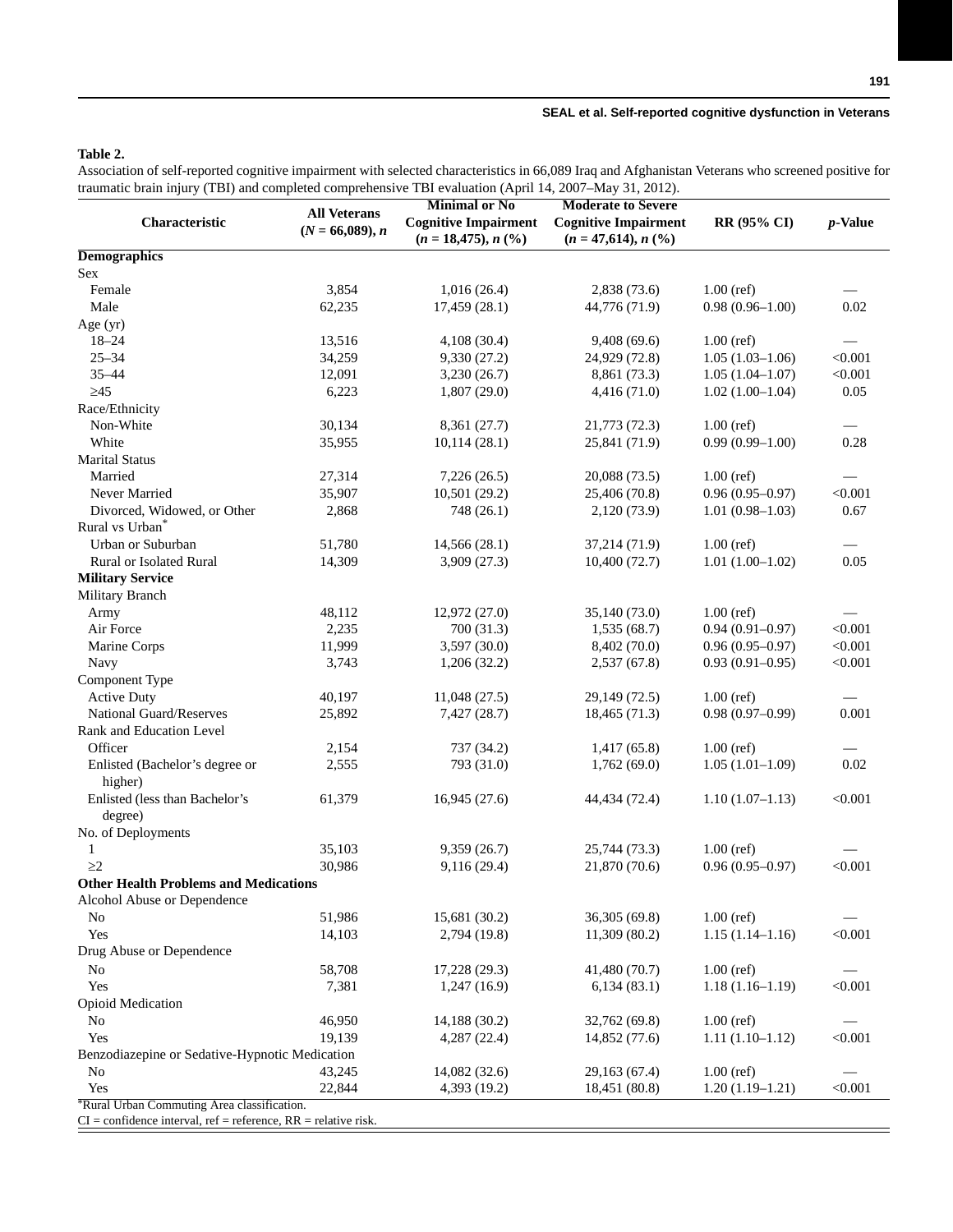

# **Figure 2.**

Proportion of Veterans endorsing each of four cognitive symptoms on Neurobehavioral Symptoms Inventory (NSI) at level of moderate to very severe in terms of disruption of daily functioning, as well as proportion that is positive on binary composite variable, i.e., patients who endorse at least two of four NSI symptoms at level of moderate to very severe. As shown here, majority of Veterans who have screened positive on first-level traumatic brain injury (TBI) screen and undergo Comprehensive TBI Screening and Evaluation report moderate to very severe cognitive dysfunction.

 $(ARR = 1.68)$ ; and the greatest risk in Veterans with PTSD, depression, and confirmed mTBI ( $ARR = 1.88$ ), suggesting a weakly additive but independent effect of mTBI on cognitive symptoms. We also found that the independent effect of confirmed mTBI in the presence of PTSD and depression represented a smaller ARR of 1.12 (95% CI = 1.11–1.13), explained by modest but significant negative interaction that mitigates the purely additive effect of mTBI on PTSD and depression in association with self-reported moderate to very severe cognitive impairment.

# **DISCUSSION**

To our knowledge, this is the first study to focus on perceived cognitive dysfunction in a national sample of OIF/OEF Veterans in VA healthcare undergoing comprehensive TBI evaluation after a positive first-level TBI screen. In this relatively young population of Veterans (median age of 28), 72 percent of all Veterans who initially screened positive for mTBI on the VA first-level screen reported moderate to very severe cognitive impairment that interfered with daily activities during the comprehensive evaluation. This included 42 percent of Veterans who were positive on the first-level TBI screen but, when evaluated by a VA TBI expert, were found not to have sustained a combat-related mTBI. While only 11.8 percent of Veterans received a diagnosis of confirmed mTBI alone (without comorbid mental health problems), the majority received diagnoses of mTBI in association with one or more mental health diagnoses (70.0% PTSD and 45.8% depression), alcohol and drug use disorder diagnoses, and opioid pain medications and/ or benzodiazepine/sedative hypnotics prescriptions. Each of these non-TBI variables was also independently associated with increased risk for reporting moderate to very severe cognitive impairment. Indeed, in the case of either PTSD or depression as the sole diagnosis, the association with perceived cognitive impairment was greater than that associated with confirmed mTBI diagnoses.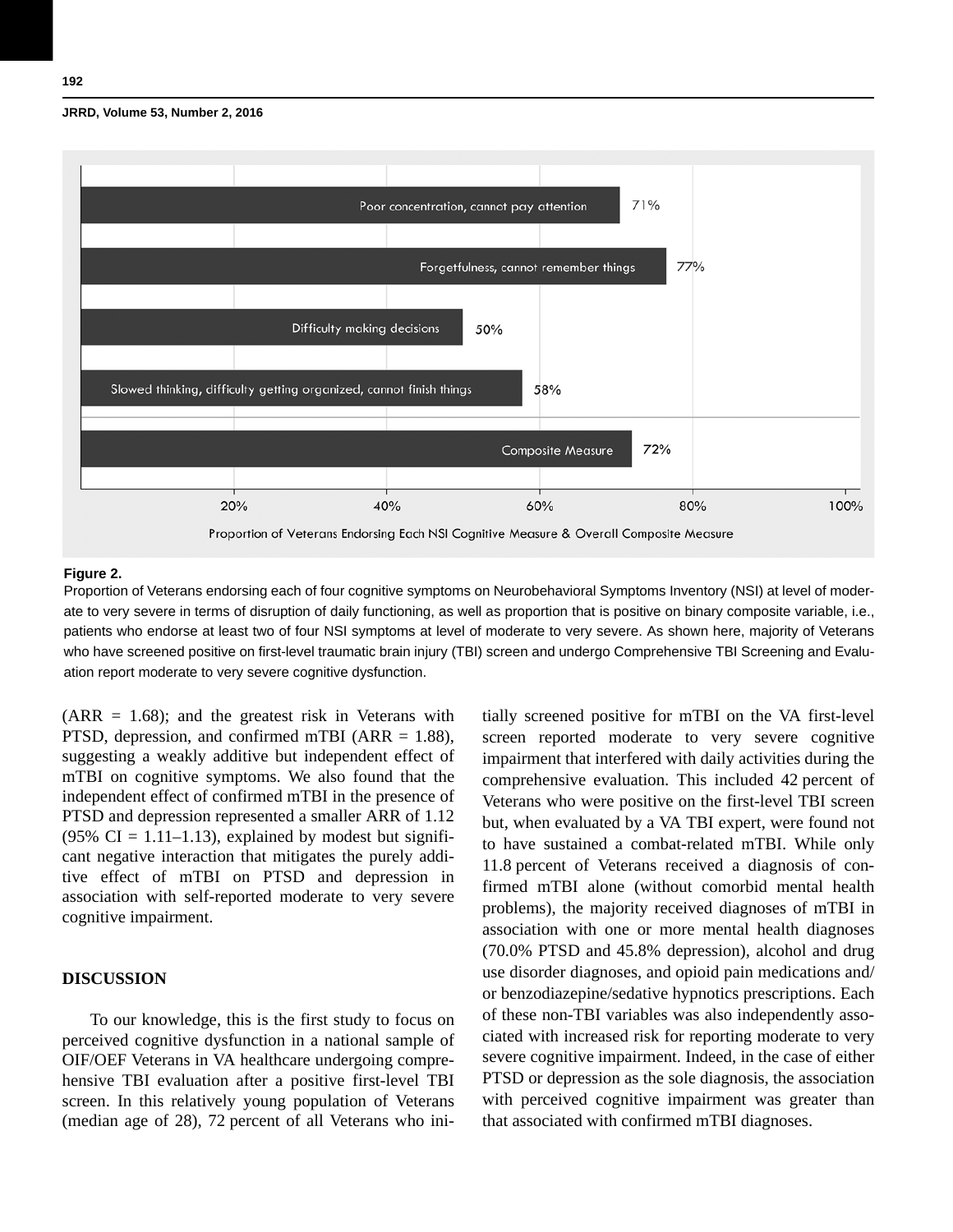

#### **Figure 3.**

Graphical representation of adjusted relative risks (RRs) of Veterans' reporting moderate to very severe cognitive dysfunction in association with different combinations of mild traumatic brain injury (TBI), posttraumatic stress disorder (PTSD), and depression to examine interactive and additive effects of each of these disorders. Graph shows clear progression of self-reported moderate to very severe cognitive impairment with lowest risk in Veterans with mild TBI alone, greater risk in those with PTSD and depression, and only slightly increased risk for cognitive impairment in Veterans who have mild TBI in addition to PTSD and depression.

Memory and attention problems were commonly reported by Gulf war Veterans [25]. Historically, Veterans returning from war have reported cognitive complaints, which, in the vast majority of cases, are not attributable to TBI [26–27]. Cognitive postconcussive symptoms often lack objective neurocognitive findings, and studies in civilians have shown that these symptoms occur at similar rates in persons with mTBI as in those with no TBI [28– 29]. More recently, Polusny et al. showed that deployment-related mTBI was significantly associated with two self-reported cognitive outcomes (memory and concentration problems) among National Guard servicemembers deployed to Iraq [30]. In this same study, in the group of servicemembers with PTSD and mTBI, when PTSD was

entered into a multivariate logistic regression model, mTBI was no longer significantly associated with these two cognitive outcomes, suggesting that PTSD confounded the apparent relationship between TBI and selfreported cognitive impairment [30].

Our unadjusted analyses revealed a predominance of comorbid diagnosed mTBI, depression, and PTSD in this population of Veterans. In addition, it did not fit with our clinical experience (in which these conditions commonly co-occur) to perform a simple adjustment for PTSD and depression when evaluating the association between confirmed mTBI and cognitive impairment, since these diagnoses typically occur together. In fact, when we examined each of the four cognitive symptoms (e.g., forgetfulness,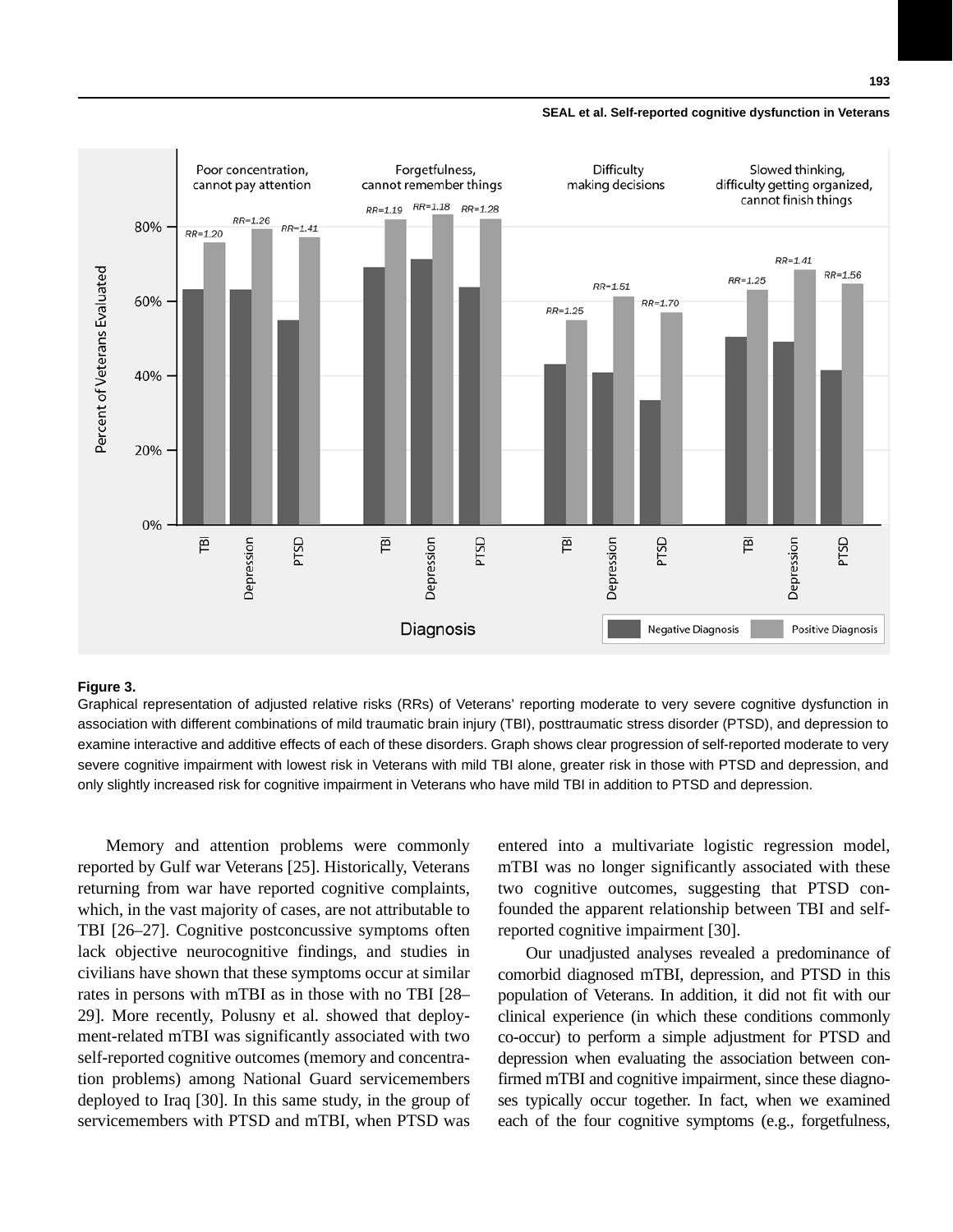#### **Table 3.**

Independent association of self-reported moderate to very severe cognitive dysfunction with mental disorder diagnoses in 66,089 Iraq and Afghanistan Veterans who screened positive for traumatic brain injury (TBI) and completed comprehensive TBI evaluation (April 14, 2007–May 31, 2012).

| <b>Diagnosis</b><br>(Mutually Exclusive)                                                                                                                       | <b>Base Model, RR</b><br>$(95\% \text{ CI})$ | <b>With Sociodemographic</b><br>and Military Service<br><b>Characteristics, ARR</b><br>$(95\% \text{ CI})$ | With DUD and AUD<br>Diagnoses, ARR<br>$(95\% \text{ CI})$ | <b>With Medications,</b><br><b>ARR (95% CI)</b> |  |  |  |
|----------------------------------------------------------------------------------------------------------------------------------------------------------------|----------------------------------------------|------------------------------------------------------------------------------------------------------------|-----------------------------------------------------------|-------------------------------------------------|--|--|--|
| No Diagnosis                                                                                                                                                   | $1.00$ (ref)                                 | $1.00$ (ref)                                                                                               | $1.00$ (ref)                                              | $1.00$ (ref)                                    |  |  |  |
| Confirmed TBI                                                                                                                                                  | $1.35(1.31-1.39)$                            | $1.36(1.31-1.40)$                                                                                          | $1.36(1.32 - 1.40)$                                       | $1.35(1.31-1.40)$                               |  |  |  |
| <b>PTSD</b>                                                                                                                                                    | $1.50(1.45-1.54)$                            | $1.49(1.45-1.54)$                                                                                          | $1.48(1.44 - 1.53)$                                       | $1.46(1.42 - 1.50)$                             |  |  |  |
| Depression                                                                                                                                                     | $1.52(1.46-1.58)$                            | $1.51(1.46-1.57)$                                                                                          | $1.50(1.44 - 1.56)$                                       | $1.48(1.43 - 1.54)$                             |  |  |  |
| Confirmed TBI and Depression                                                                                                                                   | $1.70(1.64 - 1.76)$                          | $1.69(1.63-1.75)$                                                                                          | $1.68(1.62 - 1.74)$                                       | $1.66(1.60-1.72)$                               |  |  |  |
| Confirmed TBI and PTSD                                                                                                                                         | $1.79(1.74 - 1.84)$                          | $1.79(1.74 - 1.84)$                                                                                        | $1.78(1.73-1.83)$                                         | $1.74(1.69-1.79)$                               |  |  |  |
| PTSD and Depression                                                                                                                                            | $1.77(1.72 - 1.82)$                          | $1.76(1.71-1.81)$                                                                                          | $1.73(1.68-1.78)$                                         | $1.68(1.63-1.73)$                               |  |  |  |
| Confirmed TBI, PTSD, and                                                                                                                                       | $1.98(1.93 - 2.04)$                          | $1.97(1.92 - 2.03)$                                                                                        | $1.94(1.89-1.99)$                                         | $1.88(1.83 - 1.93)$                             |  |  |  |
| Depression                                                                                                                                                     |                                              |                                                                                                            |                                                           |                                                 |  |  |  |
| Note: After determining base model, subsequent adjusted models accounted for sociodemographic and military service characteristics (step 1), DUD and AUD diag- |                                              |                                                                                                            |                                                           |                                                 |  |  |  |

noses (step 2), and psychoactive prescription medication use (step 3). Final adjusted model allowed for 2- and 3-way interactions of TBI, PTSD, and depression. ARR = adjusted relative risk, AUD = alcohol use disorder, CI = confidence interval, DUD = drug use disorder, PTSD = posttraumatic stress disorder, ref = reference, RR = relative risk.

cannot remember things) because of the high comorbidity rate, we found only minor differences between PTSD, depression, and mTBI with respect to their association with each. Thus, we designed our final analysis to explore the additive and interactive effects of PTSD, depression, and confirmed mTBI with regard to moderate to very severe cognitive impairment, which departs from the analytic design of prior studies [2,12,30]. In analyses adjusted in stepwise fashion for sociodemographic characteristics and other potential confounders (**Table 3**), we did find a slight independent increased risk of self-reported cognitive impairment in Veterans with mTBI only (compared with no mental disorders). Notably, however, the association of cognitive impairment was higher in Veterans with PTSD only, depression only, and comorbid PTSD and depression than with mTBI only. In fact, mTBI had only a very modest additional effect on cognitive impairment when it co-occurred with PTSD and depression.

Self-reported cognitive symptoms following mTBI have been shown to be poorly associated with neuropsychological performance in combat Veterans [26–27,31]. Moreover, neuropsychological deficits following mTBI typically resolve in weeks to months following the injury [32]. In contrast, several studies have demonstrated that mental health disorders, particularly PTSD and depression, are associated not only with cognitive postconcussive symptoms but also with objective cognitive impairment on performance-based tests, including deficits in attention, verbal learning and memory, processing speed, working memory, and inhibitory control [32–34]. Neuroimaging studies have mapped PTSD-related cognitive deficits to specific brain regions, namely the ventromedial and ventrolateral prefrontal cortex and hippocampus [35]. Unlike neuropsychological deficits associated with mTBI, those associated with PTSD tend to persist [32]. Most evidence-based cognitive behavioral therapy for PTSD and depression does not include cognitive remediation, and specifically treating cognitive deficits may render these therapies more effective in individuals with cognitive dysfunction [36].

The VA TBI screening process is nonspecific for deployment-related mTBI, because it not only screens for a historical TBI event with symptoms but also casts a broad net in that it assesses for a wide range of postdeployment symptoms, including cognitive problems. Thus, the TBI screen, in part, fulfills the intended goal of population-based screening in detecting postdeployment problems if they are present and has been shown to lead to increased VA care utilization, although we do not know whether this care was appropriate or indicated [37]. At the same time, the TBI screen may be too nonspecific and have unintended iatrogenic consequences as argued by Hoge et al., who raise the concern that the current TBI screening process may result in the misattribution of cognitive and other postconcussive symptoms to mTBI, when in fact, these problems are more likely due to conditions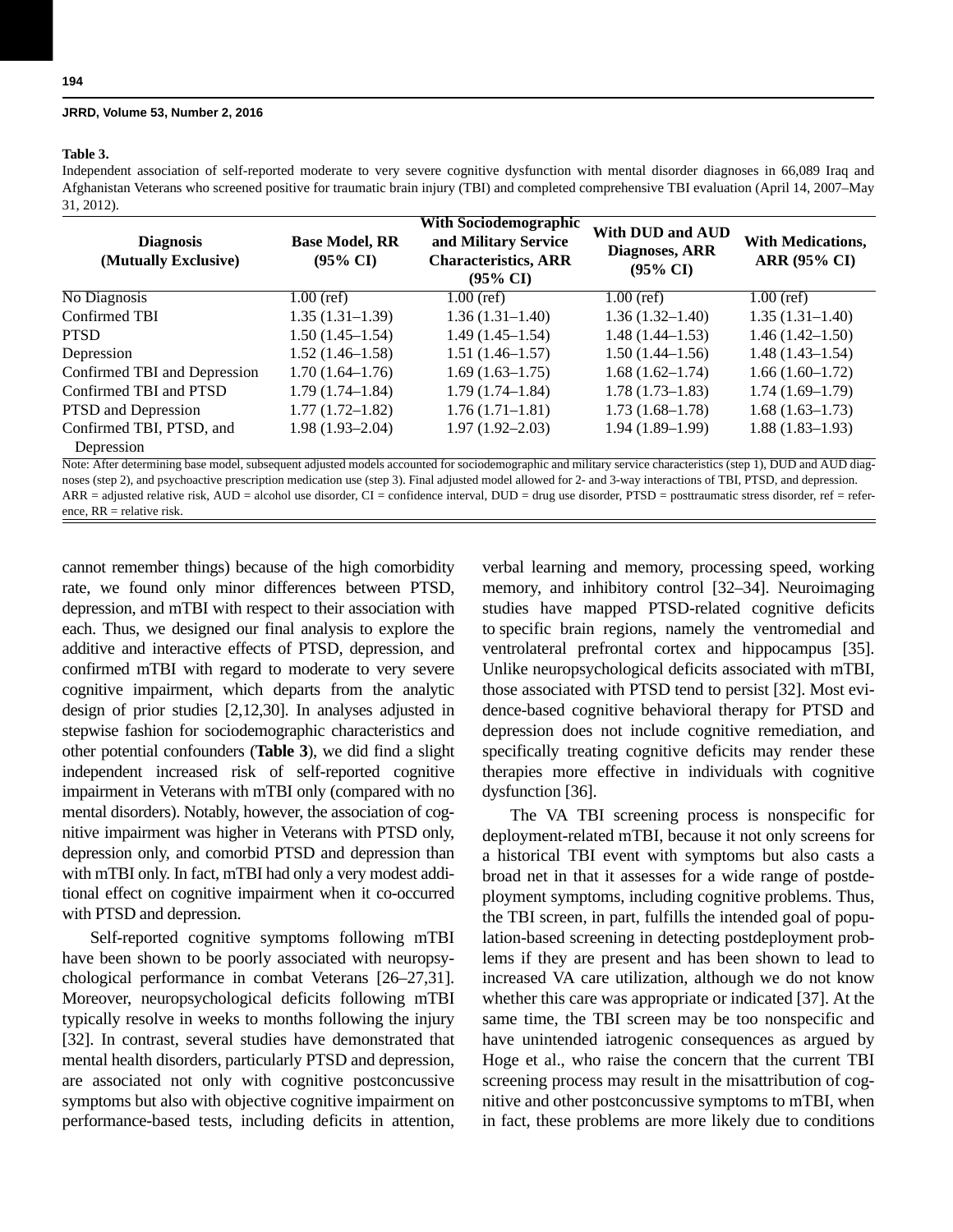and diagnoses other than mTBI [38–39]. This may not only heighten anxiety about TBI, but also make the path to appropriate treatment more convoluted, delaying recovery [38]. Whereas TBI with sustained postconcussive symptoms carries a poor prognosis and is challenging to treat, other causes of postinjury cognitive symptoms, such as mental health problems, may be remediable by using evidence-based psychotherapies, using medications, or conveying positive recovery expectations [40].

Several limitations apply to our findings. First, our results may not generalize to all OIF/OEF Veterans. Of the 111,503 Veterans who screened positive on the firstlevel TBI screen, only a little more than half underwent comprehensive evaluation, and those who screened negative on the first-level TBI screen were not evaluated further for cognitive symptoms. Thus, these two potentially important groups were excluded because of the structure of the VA TBI screening process. Second, whereas we used the gold standard clinical diagnosis of mTBI (among those completing the comprehensive TBI evaluation), we relied on administrative data for mental health diagnoses (PTSD and depression). This limitation was partially offset by including only Veterans who received mental health diagnoses on at least two or more clinical visits. Third, the main study outcome relies on self-report data. Our data showed a significant positive correlation between severity of TBI injury and self-reported level of cognitive dysfunction. Nevertheless, O'Connor et al. and Prouteau et al. showed that individuals with depression tend to exaggerate their cognitive deficits and that selfreport measures used to assess cognitive functioning may not correlate with objective cognitive performance [41– 42]. French et al. also showed a poor correlation between cognitive complaints and objective neuropsychological test performance in military personnel with TBI [31]. Fourth, our data were cross-sectional, and thus, we can only examine relative associations of mTBI, depression, and PTSD with cognitive dysfunction but cannot assume causality. In fact, without premorbid information about cognitive functioning, we cannot evaluate whether diminished cognitive capacity that was either congenital or acquired from a prior TBI rendered Veterans more susceptible to the development of subsequent PTSD, depression, or a second deployment-related TBI due to reduced cognitive reserves and problem-solving capacity [39]. Fifth, the high coprevalence of TBI, depression, and PTSD, all of which may contribute variance to postconcussive symptoms, may inflate estimates of the correla-

tion between each disorder and postconcussive symptoms. Finally, the high prevalence of cognitive impairment symptoms throughout this cohort may have limited our ability to differentiate the relative contributions of PTSD, depression, and mTBI because it resulted in a "ceiling effect" of the maximum RR that we could potentially observe.

# **CONCLUSIONS**

Despite these limitations, our findings point to some potential issues related to the current VA TBI screening process. Within the current VA TBI screening algorithm, self-reported cognitive dysfunction is only assessed in the group that screens positive for mTBI (in primary care) and follows up and completes a comprehensive TBI evaluation in a specialty clinic at some time in the future. This can result in some Veterans not being evaluated; others lost to follow-up; and because of the framing of the TBI screening program, some Veterans misattributing cognitive problems to TBI as opposed to mental health problems, potentially delaying appropriate therapy. In addition, the 4-item VA first-level TBI screen is nonspecific in that the majority of Veterans who screen positive for mTBI report moderate to very severe cognitive impairment, yet a significant proportion is found not to have mTBI on comprehensive examination, and selfreported cognitive dysfunction is more strongly associated with mental health problems than with mTBI.

In conclusion, Veterans with comorbid mental health problems with and without TBI frequently report cognitive problems such as problems with attention, concentration, and memory. Mental health treatment for conditions such as PTSD and depression, in which cognitive dysfunction is often a symptom, may in itself ameliorate cognitive impairment. In addition, mental health clinicians treating Veterans with and without TBI can assess, treat, and provide support for distress related to poor cognitive functioning.

# **ACKNOWLEDGMENTS**

#### **Author Contributions:**

*Study concept and design:* K. H. Seal, K. Samuelson, J. J. Vasterling. *Literature search:* S. Kumar. *Analysis and interpretation of data:* K. H. Seal, D. Berthenthal, K. Samuelson, S. Maguen, J. J. Vasterling.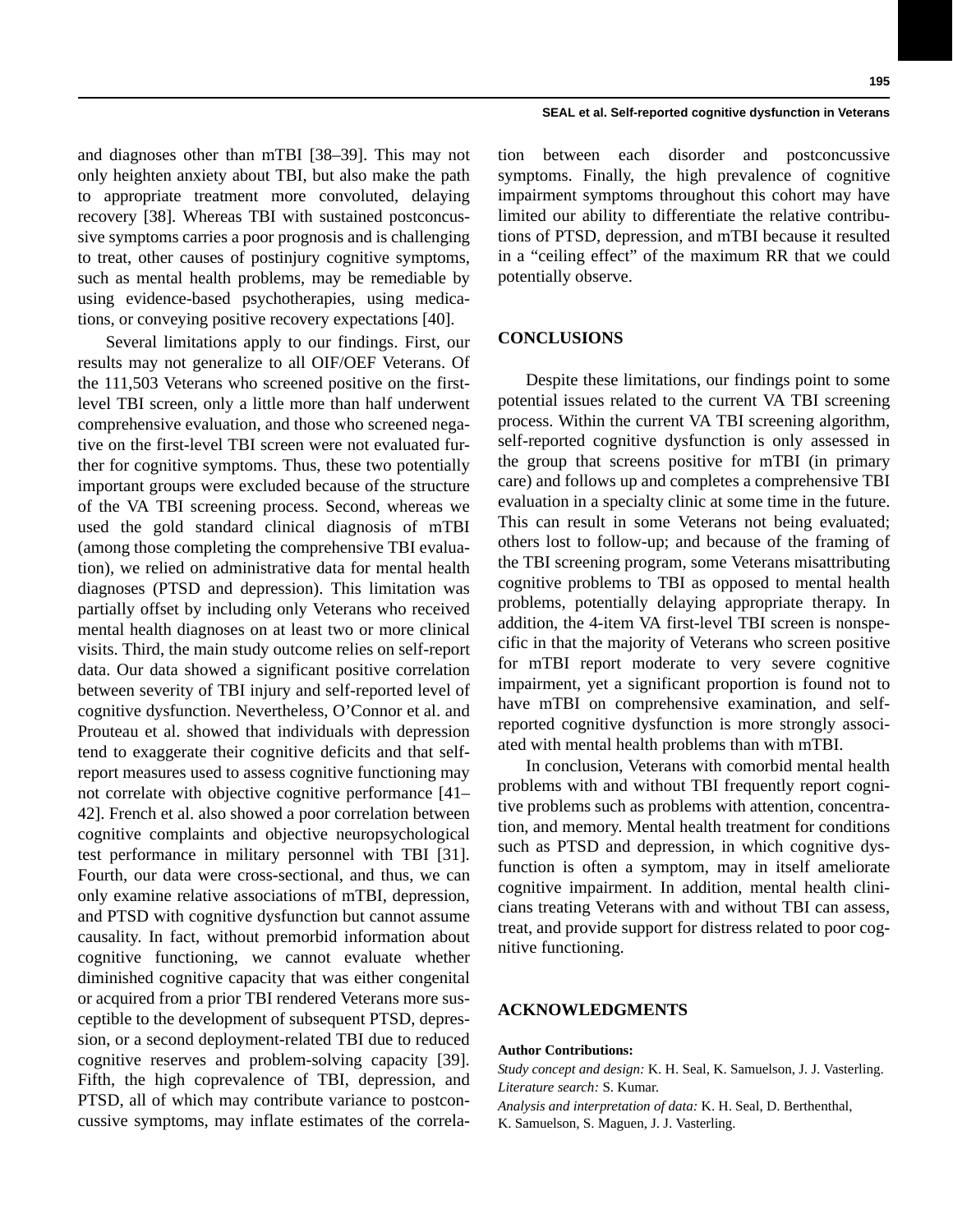*Drafting of manuscript:* K. H. Seal, D. Berthenthal, S. Kumar. *Critical revision of manuscript for important intellectual content:* K. Samuelson, S. Maguen, J. J. Vasterling.

*Statistical analysis:* D. Berthenthal.

**Financial Disclosures:** The authors have declared that no competing interests exist.

**Funding/Support:** This material was based on work supported by VA Health Services Research and Development (award SDR-08–408).

**Additional Contributions:** We gratefully acknowledge the service of the men and women who served in the Iraq and Afghanistan conflicts as well as those who continue to serve today. Dr. Samuelson is now with the University of Colorado at Colorado Springs, Colorado Springs, Colorado.

**Institutional Review:** This study was approved by the University of California, San Francisco, Committee on Human Research and by the San Francisco VA Medical Center. Since retrospective administrative data were used for this study, both a Health Insurance Portability and Accountability Act waiver of authorization and a waiver of informed consent were obtained.

**Participant Follow-up:** The authors have no plans to notify the study subjects of the publication of this article because of a lack of contact information.

# **REFERENCES**

- 1. Okie S. Traumatic brain injury in the war zone. N Engl J Med. 2005;352(20):2043–47. [\[PMID:15901856\]](http://www.ncbi.nlm.nih.gov/entrez/query.fcgi?cmd=Retrieve&db=PubMed&list_uids=15901856&dopt=Abstract) [h](http://www.ncbi.nlm.nih.gov/entrez/query.fcgi?cmd=Retrieve&db=PubMed&list_uids=15901856&dopt=Abstract)[ttp://dx.doi.org/10.1056/NEJMp058102](http://dx.doi.org/10.1056/NEJMp058102)
- 2. Hoge CW, McGurk D, Thomas JL, Cox AL, Engel CC, Castro CA. Mild traumatic brain injury in U.S. soldiers returning from Iraq. N Engl J Med. 2008;358(5):453–63. [\[PMID:18234750\]](http://www.ncbi.nlm.nih.gov/entrez/query.fcgi?cmd=Retrieve&db=PubMed&list_uids=18234750&dopt=Abstract) [h](http://www.ncbi.nlm.nih.gov/entrez/query.fcgi?cmd=Retrieve&db=PubMed&list_uids=18234750&dopt=Abstract)[ttp://dx.doi.org/10.1056/NEJMoa072972](http://dx.doi.org/10.1056/NEJMoa072972)
- 3. Terrio H, Brenner LA, Ivins BJ, Cho JM, Helmick K, Schwab K, Scally K, Bretthauer R, Warden D. Traumatic brain injury screening: Preliminary findings in a US Army Brigade Combat Team. J Head Trauma Rehabil. 2009; 24(1):14–23. [\[PMID:19158592\]](http://www.ncbi.nlm.nih.gov/entrez/query.fcgi?cmd=Retrieve&db=PubMed&list_uids=19158592&dopt=Abstract)

[h](http://www.ncbi.nlm.nih.gov/entrez/query.fcgi?cmd=Retrieve&db=PubMed&list_uids=19158592&dopt=Abstract)[ttp://dx.doi.org/10.1097/HTR.0b013e31819581d8](http://dx.doi.org/10.1097/HTR.0b013e31819581d8)

- 4. National Center for Injury Prevention and Control. Report to Congress on mild traumatic brain injury in the United States: Steps to prevent a serious public health problem. Atlanta (GA): Centers for Disease Control and Prevention; 2003.
- 5. Chamelian L, Feinstein A. Outcome after mild to moderate traumatic brain injury: The role of dizziness. Arch Phys Med Rehabil. 2004;85(10):1662–66. [\[PMID:15468028\]](http://www.ncbi.nlm.nih.gov/entrez/query.fcgi?cmd=Retrieve&db=PubMed&list_uids=15468028&dopt=Abstract) [h](http://www.ncbi.nlm.nih.gov/entrez/query.fcgi?cmd=Retrieve&db=PubMed&list_uids=15468028&dopt=Abstract)[ttp://dx.doi.org/10.1016/j.apmr.2004.02.012](http://dx.doi.org/10.1016/j.apmr.2004.02.012)
- 6. Bleiberg J, Cernich AN, Cameron K, Sun W, Peck K, Ecklund PJ, Reeves D, Uhorchak J, Sparling MB, Warden DL. Duration of cognitive impairment after sports concussion. Neurosurgery. 2004;54(5):1073–78, discussion 1078–80. [\[PMID:15113460\]](http://www.ncbi.nlm.nih.gov/entrez/query.fcgi?cmd=Retrieve&db=PubMed&list_uids=15113460&dopt=Abstract)

[h](http://www.ncbi.nlm.nih.gov/entrez/query.fcgi?cmd=Retrieve&db=PubMed&list_uids=15113460&dopt=Abstract)[ttp://dx.doi.org/10.1227/01.NEU.0000118820.33396.6A](http://dx.doi.org/10.1227/01.NEU.0000118820.33396.6A)

- 7. Levin HS, Mattis S, Ruff RM, Eisenberg HM, Marshall LF, Tabaddor K, High WM Jr, Frankowski RF. Neurobehavioral outcome following minor head injury: A three-center study. J Neurosurg. 1987;66(2):234–43. [\[PMID:3806205\]](http://www.ncbi.nlm.nih.gov/entrez/query.fcgi?cmd=Retrieve&db=PubMed&list_uids=3806205&dopt=Abstract) [h](http://www.ncbi.nlm.nih.gov/entrez/query.fcgi?cmd=Retrieve&db=PubMed&list_uids=3806205&dopt=Abstract)[ttp://dx.doi.org/10.3171/jns.1987.66.2.0234](http://dx.doi.org/10.3171/jns.1987.66.2.0234)
- 8. Vanderploeg RD, Curtiss G, Luis CA, Salazar AM. Longterm morbidities following self-reported mild traumatic brain injury. J Clin Exp Neuropsychol. 2007;29(6):585–98. [\[PMID:17691031\]](http://www.ncbi.nlm.nih.gov/entrez/query.fcgi?cmd=Retrieve&db=PubMed&list_uids=17691031&dopt=Abstract)

[h](http://www.ncbi.nlm.nih.gov/entrez/query.fcgi?cmd=Retrieve&db=PubMed&list_uids=17691031&dopt=Abstract)[ttp://dx.doi.org/10.1080/13803390600826587](http://dx.doi.org/10.1080/13803390600826587)

- 9. McCrea MA. Mild traumatic brain injury and postconcussion syndrome: The new evidence base for diagnosis and treatment. New York (NY): Oxford University Press; 2008.
- 10. Ruff R. Two decades of advances in understanding of mild traumatic brain injury. J Head Trauma Rehabil. 2005;20(1): 5–18. [\[PMID:15668567\]](http://www.ncbi.nlm.nih.gov/entrez/query.fcgi?cmd=Retrieve&db=PubMed&list_uids=15668567&dopt=Abstract) [h](http://www.ncbi.nlm.nih.gov/entrez/query.fcgi?cmd=Retrieve&db=PubMed&list_uids=15668567&dopt=Abstract)[ttp://dx.doi.org/10.1097/00001199-200501000-00003](http://dx.doi.org/10.1097/00001199-200501000-00003)
- 11. Carlson KF, Nelson D, Orazem RJ, Nugent S, Cifu DX, Sayer NA. Psychiatric diagnoses among Iraq and Afghanistan war veterans screened for deployment-related traumatic brain injury. J Trauma Stress. 2010;23(1):17–24. [\[PMID:20127725\]](http://www.ncbi.nlm.nih.gov/entrez/query.fcgi?cmd=Retrieve&db=PubMed&list_uids=20127725&dopt=Abstract)
- 12. Schneiderman AI, Braver ER, Kang HK. Understanding sequelae of injury mechanisms and mild traumatic brain injury incurred during the conflicts in Iraq and Afghanistan: Persistent postconcussive symptoms and posttraumatic stress disorder. Am J Epidemiol. 2008;167(12): 1446–52. [\[PMID:18424429\]](http://www.ncbi.nlm.nih.gov/entrez/query.fcgi?cmd=Retrieve&db=PubMed&list_uids=18424429&dopt=Abstract)

[h](http://www.ncbi.nlm.nih.gov/entrez/query.fcgi?cmd=Retrieve&db=PubMed&list_uids=18424429&dopt=Abstract)[ttp://dx.doi.org/10.1093/aje/kwn068](http://dx.doi.org/10.1093/aje/kwn068)

13. Marx BP, Brailey K, Proctor SP, Macdonald HZ, Graefe AC, Amoroso P, Heeren T, Vasterling JJ. Association of time since deployment, combat intensity, and posttraumatic stress symptoms with neuropsychological outcomes following Iraq war deployment. Arch Gen Psychiatry. 2009; 66(9):996–1004. [\[PMID:19736356\]](http://www.ncbi.nlm.nih.gov/entrez/query.fcgi?cmd=Retrieve&db=PubMed&list_uids=19736356&dopt=Abstract)

[h](http://www.ncbi.nlm.nih.gov/entrez/query.fcgi?cmd=Retrieve&db=PubMed&list_uids=19736356&dopt=Abstract)[ttp://dx.doi.org/10.1001/archgenpsychiatry.2009.109](http://dx.doi.org/10.1001/archgenpsychiatry.2009.109)

- 14. Iverson GL. Misdiagnosis of the persistent postconcussion syndrome in patients with depression. Arch Clin Neuropsychol. 2006;21(4):303–10. [\[PMID:16797916\]](http://www.ncbi.nlm.nih.gov/entrez/query.fcgi?cmd=Retrieve&db=PubMed&list_uids=16797916&dopt=Abstract) [h](http://www.ncbi.nlm.nih.gov/entrez/query.fcgi?cmd=Retrieve&db=PubMed&list_uids=16797916&dopt=Abstract)[ttp://dx.doi.org/10.1016/j.acn.2005.12.008](http://dx.doi.org/10.1016/j.acn.2005.12.008)
- 15. Gunstad J, Suhr JA. Cognitive factors in Postconcussion Syndrome symptom report. Arch Clin Neuropsychol. 2004; 19(3):391–405. [\[PMID:15033224\]](http://www.ncbi.nlm.nih.gov/entrez/query.fcgi?cmd=Retrieve&db=PubMed&list_uids=15033224&dopt=Abstract) [h](http://www.ncbi.nlm.nih.gov/entrez/query.fcgi?cmd=Retrieve&db=PubMed&list_uids=15033224&dopt=Abstract)[ttp://dx.doi.org/10.1016/S0887-6177\(03\)00073-8](http://dx.doi.org/10.1016/S0887-6177(03)00073-8)
- 16. Maguen S, Lau KM, Madden E, Seal K. Relationship of screen-based symptoms for mild traumatic brain injury and mental health problems in Iraq and Afghanistan veterans: Distinct or overlapping symptoms? J Rehabil Res Dev. 2012; 49(7):1115–26. [\[PMID:23341283\]](http://www.ncbi.nlm.nih.gov/entrez/query.fcgi?cmd=Retrieve&db=PubMed&list_uids=23341283&dopt=Abstract) [h](http://www.ncbi.nlm.nih.gov/entrez/query.fcgi?cmd=Retrieve&db=PubMed&list_uids=23341283&dopt=Abstract)[ttp://dx.doi.org/10.1682/JRRD.2011.02.0015](http://dx.doi.org/10.1682/JRRD.2011.02.0015)
- 17. Donnelly KT, Donnelly JP, Dunnam M, Warner GC, Kittleson CJ, Constance JE, Bradshaw CB, Alt M. Reliability,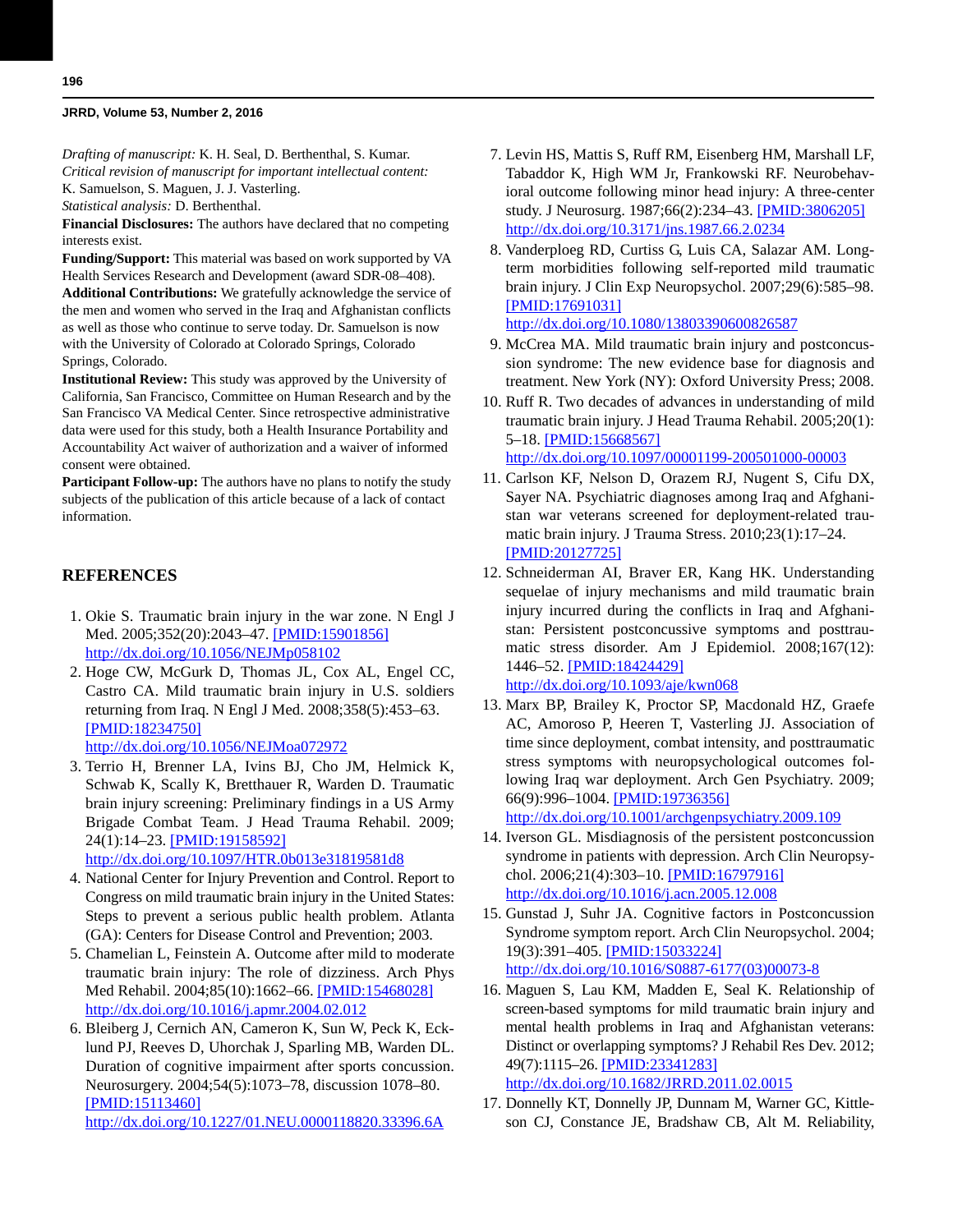sensitivity, and specificity of the VA traumatic brain injury screening tool. J Head Trauma Rehabil. 2011;26(6):439–53. [\[PMID:21386716\]](http://www.ncbi.nlm.nih.gov/entrez/query.fcgi?cmd=Retrieve&db=PubMed&list_uids=21386716&dopt=Abstract)

[h](http://www.ncbi.nlm.nih.gov/entrez/query.fcgi?cmd=Retrieve&db=PubMed&list_uids=21386716&dopt=Abstract)[ttp://dx.doi.org/10.1097/HTR.0b013e3182005de3](http://dx.doi.org/10.1097/HTR.0b013e3182005de3)

- 18. Veterans Health Administration. Screening and evaluation of possible traumatic brain injury in Operation Enduring Freedom (OEF) and Operation Iraqi Freedom (OIF) Veterans. VHA Directive 2007–13. Washington (DC): Department of Veterans Affairs; 2007 Apr 13.
- 19. Cicerone KD, Kalmar K. Persistent postconcussion syndrome: The structure of subjective complaints after mild traumatic brain injury. J Head Trauma Rehabil. 1995;  $10(3):1-17.$

<http://dx.doi.org/10.1097/00001199-199510030-00002>

- 20. Lozano D, Gonzales-Portillo GS, Acosta S, de la Pena I, Tajiri N, Kaneko Y, Borlongan CV. Neuroinflammatory responses to traumatic brain injury: Etiology, clinical consequences, and therapeutic opportunities. Neuropsychiatr Dis Treat. 2015;11:97–106. [\[PMID:25657582\]](http://www.ncbi.nlm.nih.gov/entrez/query.fcgi?cmd=Retrieve&db=PubMed&list_uids=25657582&dopt=Abstract)
- 21. Chauhan NB. Chronic neurodegenerative consequences of traumatic brain injury. Restor Neurol Neurosci. 2014;32(2): 337–65. [\[PMID:24398724\]](http://www.ncbi.nlm.nih.gov/entrez/query.fcgi?cmd=Retrieve&db=PubMed&list_uids=24398724&dopt=Abstract)
- 22. Powner DJ, Boccalandro C, Alp MS, Vollmer DG. Endocrine failure after traumatic brain injury in adults. Neurocrit Care. 2006;5(1):61–70. [\[PMID:16960299\]](http://www.ncbi.nlm.nih.gov/entrez/query.fcgi?cmd=Retrieve&db=PubMed&list_uids=16960299&dopt=Abstract) [h](http://www.ncbi.nlm.nih.gov/entrez/query.fcgi?cmd=Retrieve&db=PubMed&list_uids=16960299&dopt=Abstract)[ttp://dx.doi.org/10.1385/NCC:5:1:61](http://dx.doi.org/10.1385/NCC:5:1:61)
- 23. Warriner EM, Velikonja D. Psychiatric disturbances after traumatic brain injury: Neurobehavioral and personality changes. Curr Psychiatry Rep. 2006;8(1):73–80. [\[PMID:16513045\]](http://www.ncbi.nlm.nih.gov/entrez/query.fcgi?cmd=Retrieve&db=PubMed&list_uids=16513045&dopt=Abstract) [h](http://www.ncbi.nlm.nih.gov/entrez/query.fcgi?cmd=Retrieve&db=PubMed&list_uids=16513045&dopt=Abstract)[ttp://dx.doi.org/10.1007/s11920-006-0083-2](http://dx.doi.org/10.1007/s11920-006-0083-2)
- 24. Meterko M, Baker E, Stolzmann KL, Hendricks AM, Cicerone KD, Lew HL. Psychometric assessment of the Neurobehavioral Symptom Inventory-22: The structure of persistent postconcussive symptoms following deployment-related mild traumatic brain injury among veterans. J Head Trauma Rehabil. 2012;27(1):55–62. [\[PMID:22190009\]](http://www.ncbi.nlm.nih.gov/entrez/query.fcgi?cmd=Retrieve&db=PubMed&list_uids=22190009&dopt=Abstract)

[h](http://www.ncbi.nlm.nih.gov/entrez/query.fcgi?cmd=Retrieve&db=PubMed&list_uids=22190009&dopt=Abstract)[ttp://dx.doi.org/10.1097/HTR.0b013e318230fb17](http://dx.doi.org/10.1097/HTR.0b013e318230fb17)

- 25. Kang HK, Mahan CM, Lee KY, Magee CA, Murphy FM. Illnesses among United States veterans of the Gulf War: A population-based survey of 30,000 veterans. J Occup Environ Med. 2000;42(5):491–501. [\[PMID:10824302\]](http://www.ncbi.nlm.nih.gov/entrez/query.fcgi?cmd=Retrieve&db=PubMed&list_uids=10824302&dopt=Abstract) [h](http://www.ncbi.nlm.nih.gov/entrez/query.fcgi?cmd=Retrieve&db=PubMed&list_uids=10824302&dopt=Abstract)[ttp://dx.doi.org/10.1097/00043764-200005000-00006](http://dx.doi.org/10.1097/00043764-200005000-00006)
- 26. Spencer RJ, Drag LL, Walker SJ, Bieliauskas LA. Selfreported cognitive symptoms following mild traumatic brain injury are poorly associated with neuropsychological performance in OIF/OEF veterans. J Rehabil Res Dev. 2010;47(6):521–30. [\[PMID:20848365\]](http://www.ncbi.nlm.nih.gov/entrez/query.fcgi?cmd=Retrieve&db=PubMed&list_uids=20848365&dopt=Abstract) [h](http://www.ncbi.nlm.nih.gov/entrez/query.fcgi?cmd=Retrieve&db=PubMed&list_uids=20848365&dopt=Abstract)[ttp://dx.doi.org/10.1682/JRRD.2009.11.0181](http://dx.doi.org/10.1682/JRRD.2009.11.0181)

27. Stulemeijer M, Vos PE, Bleijenberg G, van der Werf SP. Cognitive complaints after mild traumatic brain injury: Things are not always what they seem. J Psychosom Res. 2007;63(6):637–45. [\[PMID:18061755\]](http://www.ncbi.nlm.nih.gov/entrez/query.fcgi?cmd=Retrieve&db=PubMed&list_uids=18061755&dopt=Abstract) [h](http://www.ncbi.nlm.nih.gov/entrez/query.fcgi?cmd=Retrieve&db=PubMed&list_uids=18061755&dopt=Abstract)[ttp://dx.doi.org/10.1016/j.jpsychores.2007.06.023](http://dx.doi.org/10.1016/j.jpsychores.2007.06.023)

- 28. Meares S, Shores EA, Taylor AJ, Batchelor J, Bryant RA, Baguley IJ, Chapman J, Gurka J, Dawson K, Capon L, Marosszeky JE. Mild traumatic brain injury does not predict acute postconcussion syndrome. J Neurol Neurosurg Psychiatry. 2008;79(3):300–306. [\[PMID:17702772\]](http://www.ncbi.nlm.nih.gov/entrez/query.fcgi?cmd=Retrieve&db=PubMed&list_uids=17702772&dopt=Abstract) [h](http://www.ncbi.nlm.nih.gov/entrez/query.fcgi?cmd=Retrieve&db=PubMed&list_uids=17702772&dopt=Abstract)[ttp://dx.doi.org/10.1136/jnnp.2007.126565](http://dx.doi.org/10.1136/jnnp.2007.126565)
- 29. Iverson GL, Lange RT. Examination of "postconcussionlike" symptoms in a healthy sample. Appl Neuropsychol. 2003;10(3):137–44. [\[PMID:12890639\]](http://www.ncbi.nlm.nih.gov/entrez/query.fcgi?cmd=Retrieve&db=PubMed&list_uids=12890639&dopt=Abstract) [h](http://www.ncbi.nlm.nih.gov/entrez/query.fcgi?cmd=Retrieve&db=PubMed&list_uids=12890639&dopt=Abstract)[ttp://dx.doi.org/10.1207/S15324826AN1003\\_02](http://dx.doi.org/10.1207/S15324826AN1003_02)
- 30. Polusny MA, Kehle SM, Nelson NW, Erbes CR, Arbisi PA, Thuras P. Longitudinal effects of mild traumatic brain injury and posttraumatic stress disorder comorbidity on postdeployment outcomes in National Guard soldiers deployed to Iraq. Arch Gen Psychiatry. 2011;68(1):79–89. [\[PMID:21199967\]](http://www.ncbi.nlm.nih.gov/entrez/query.fcgi?cmd=Retrieve&db=PubMed&list_uids=21199967&dopt=Abstract)

[h](http://www.ncbi.nlm.nih.gov/entrez/query.fcgi?cmd=Retrieve&db=PubMed&list_uids=21199967&dopt=Abstract)[ttp://dx.doi.org/10.1001/archgenpsychiatry.2010.172](http://dx.doi.org/10.1001/archgenpsychiatry.2010.172)

- 31. French LM, Lange RT, Brickell T. Subjective cognitive complaints and neuropsychological test performance following military-related traumatic brain injury. J Rehabil Res Dev. 2014;51(6):933–50. [\[PMID:25479042\]](http://www.ncbi.nlm.nih.gov/entrez/query.fcgi?cmd=Retrieve&db=PubMed&list_uids=25479042&dopt=Abstract) [h](http://www.ncbi.nlm.nih.gov/entrez/query.fcgi?cmd=Retrieve&db=PubMed&list_uids=25479042&dopt=Abstract)[ttp://dx.doi.org/10.1682/JRRD.2013.10.0226](http://dx.doi.org/10.1682/JRRD.2013.10.0226)
- 32. Vasterling JJ, Verfaellie M. Introduction-posttraumatic stress disorder: A neurocognitive perspective. J Int Neuropsychol Soc. 2009;15(6):826–29. [\[PMID:19891816\]](http://www.ncbi.nlm.nih.gov/entrez/query.fcgi?cmd=Retrieve&db=PubMed&list_uids=19891816&dopt=Abstract) [h](http://www.ncbi.nlm.nih.gov/entrez/query.fcgi?cmd=Retrieve&db=PubMed&list_uids=19891816&dopt=Abstract)[ttp://dx.doi.org/10.1017/S1355617709990683](http://dx.doi.org/10.1017/S1355617709990683)
- 33. Vasterling JJ, Brailey K, Proctor SP, Kane R, Heeren T, Franz M. Neuropsychological outcomes of mild traumatic brain injury, post-traumatic stress disorder and depression in Iraq-deployed US Army soldiers. Br J Psychiatry. 2012; 201(3):186–92. [\[PMID:22743844\]](http://www.ncbi.nlm.nih.gov/entrez/query.fcgi?cmd=Retrieve&db=PubMed&list_uids=22743844&dopt=Abstract) [h](http://www.ncbi.nlm.nih.gov/entrez/query.fcgi?cmd=Retrieve&db=PubMed&list_uids=22743844&dopt=Abstract)[ttp://dx.doi.org/10.1192/bjp.bp.111.096461](http://dx.doi.org/10.1192/bjp.bp.111.096461)
- 34. Samuelson KW, Neylan TC, Metzler TJ, Lenoci M, Rothlind J, Henn-Haase C, Choucroun G, Weiner MW, Marmar CR. Neuropsychological functioning in posttraumatic stress disorder and alcohol abuse. Neuropsychology. 2006; 20(6):716–26. [\[PMID:17100516\]](http://www.ncbi.nlm.nih.gov/entrez/query.fcgi?cmd=Retrieve&db=PubMed&list_uids=17100516&dopt=Abstract) [h](http://www.ncbi.nlm.nih.gov/entrez/query.fcgi?cmd=Retrieve&db=PubMed&list_uids=17100516&dopt=Abstract)[ttp://dx.doi.org/10.1037/0894-4105.20.6.716](http://dx.doi.org/10.1037/0894-4105.20.6.716)
- 35. Tischler L, Brand SR, Stavitsky K, Labinsky E, Newmark R, Grossman R, Buchsbaum MS, Yehuda R. The relationship between hippocampal volume and declarative memory in a population of combat veterans with and without PTSD. Ann N Y Acad Sci. 2006;1071:405–9. [\[PMID:16891587\]](http://www.ncbi.nlm.nih.gov/entrez/query.fcgi?cmd=Retrieve&db=PubMed&list_uids=16891587&dopt=Abstract) [h](http://www.ncbi.nlm.nih.gov/entrez/query.fcgi?cmd=Retrieve&db=PubMed&list_uids=16891587&dopt=Abstract)[ttp://dx.doi.org/10.1196/annals.1364.031](http://dx.doi.org/10.1196/annals.1364.031)
- 36. Tarrier N, Pilgrim H, Sommerfield C, Faragher B, Reynolds M, Graham E, Barrowclough C. A randomized trial of cognitive therapy and imaginal exposure in the treatment of chronic posttraumatic stress disorder. J Consult Clin Psychol. 1999;67(1):13–18. [\[PMID:10028204\]](http://www.ncbi.nlm.nih.gov/entrez/query.fcgi?cmd=Retrieve&db=PubMed&list_uids=10028204&dopt=Abstract) [h](http://www.ncbi.nlm.nih.gov/entrez/query.fcgi?cmd=Retrieve&db=PubMed&list_uids=10028204&dopt=Abstract)[ttp://dx.doi.org/10.1037/0022-006X.67.1.13](http://dx.doi.org/10.1037/0022-006X.67.1.13)